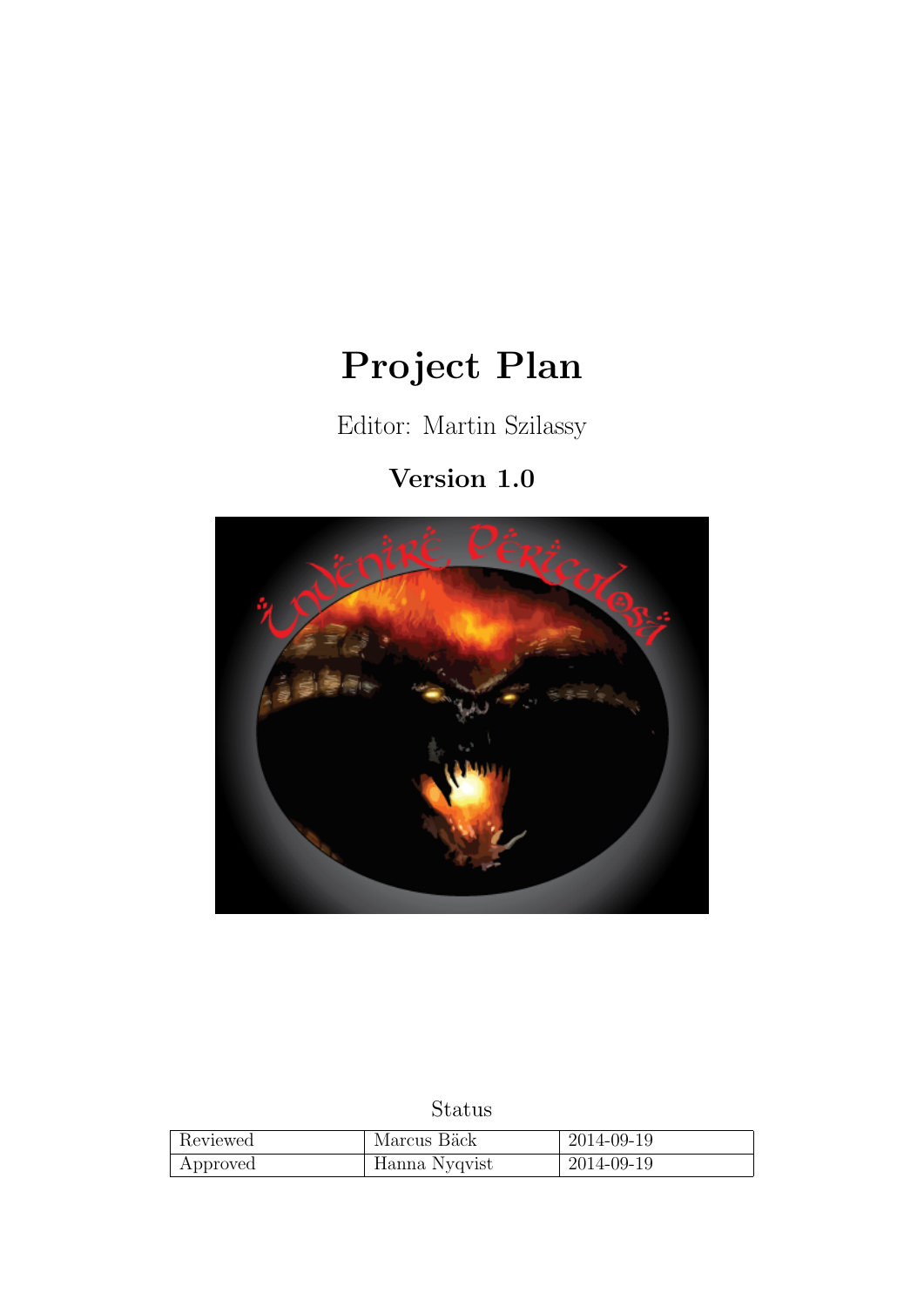

# PROJECT IDENTITY

2014/HT, Invenire Periculosa

Linköping University, Dept. of Electrical Engineering (ISY)

| Name                   | Responsibility                      | Phone       | Email                |
|------------------------|-------------------------------------|-------------|----------------------|
| Martin Szilassy (MS)   | Project manager (PM)                | 070-8840295 | marsz918             |
| Marcus Bäck (MB)       | Responsible for documentation (DOC) | 070-6924804 | marba751             |
| Victoria Alsén (VA)    | Chief of tests                      | 073-9409540 | vical <sub>845</sub> |
| Johan Källström (JK)   | Chief of design                     | 073-0718371 | johka546             |
| Mikael Hammar (MH)     | Master of SLAM                      | 070-2658294 | mikha087             |
| Daniel Orn $(DO)$      | Chief of hardware                   | 073-6448910 | $d$ anor $434$       |
| Olof Zetterlund $(OZ)$ | Chief of information                | 073-7133822 | oloze183             |
| Simon Ollander (SO)    | Junior Technical Advisor            | 073-8322898 | simol515             |

Group members

Email list for the whole group: balrog-2014@googlegroups.com Web site: <http://www.isy.liu.se/edu/projekt/tsrt10/2014/bandvagn/>

Customer: SAAB Bofors Dynamics, Linköping Customer contact: Torbjörn Crona, torbjorn.crona@saabgroup.com Course leader: Daniel Axehill, +46 13 284042, daniel@isy.liu.se Client: Hanna Nyqvist, +46 13 281 353, hanna.nyqvist@liu.se Tutor: Martin Lindfors, +46 13 281365, martin.lindfors@liu.se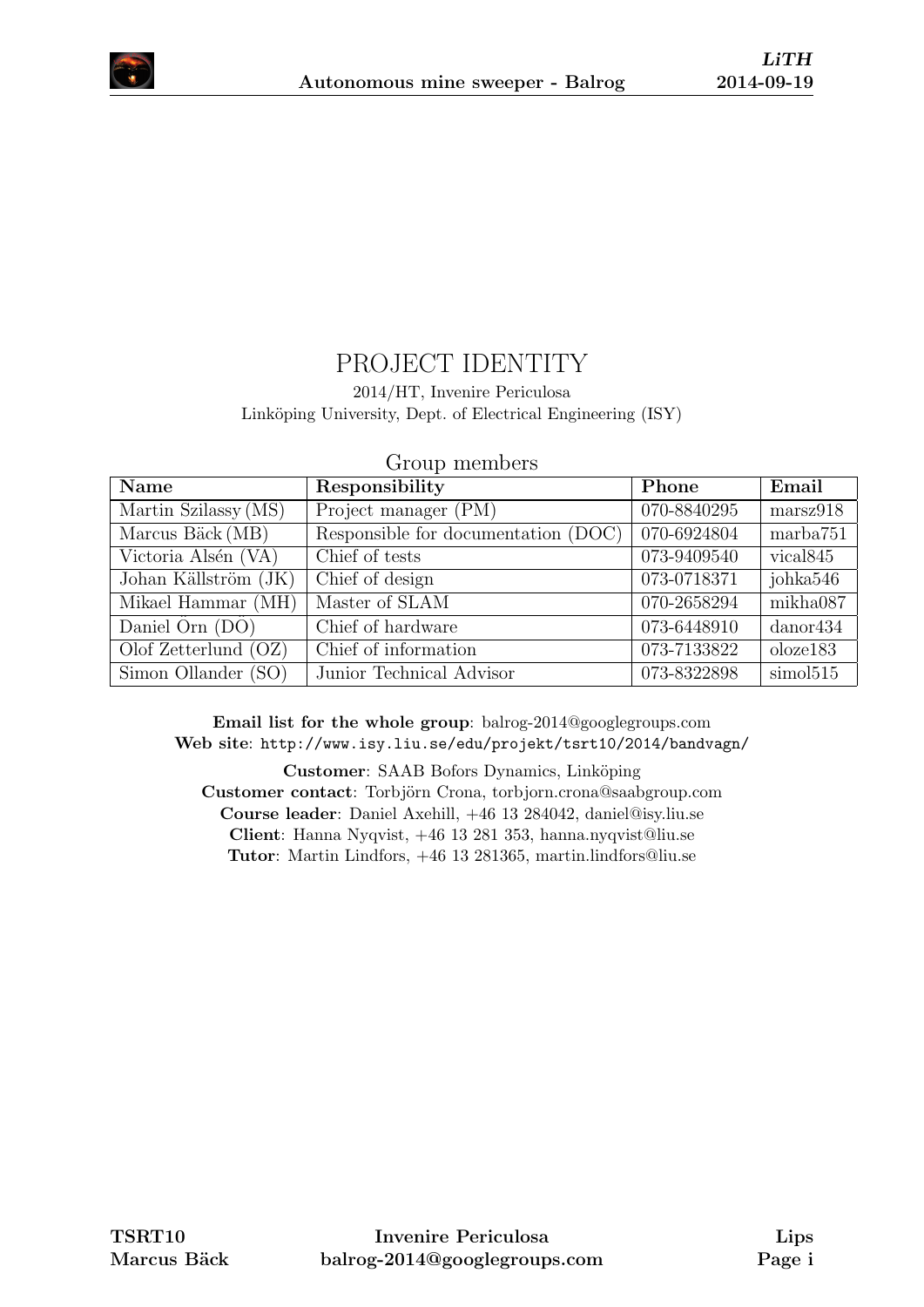

# <span id="page-2-0"></span>**Contents**

|                  |                               | Document history |                                                                                                    | $\mathbf{V}$     |
|------------------|-------------------------------|------------------|----------------------------------------------------------------------------------------------------|------------------|
| 1                |                               |                  | Who is the customer                                                                                | $\mathbf{1}$     |
| $\boldsymbol{2}$ |                               |                  | An overview of the project                                                                         | $\mathbf{1}$     |
|                  | 2.1                           |                  |                                                                                                    | 1                |
|                  | 2.2                           |                  |                                                                                                    | 1                |
|                  | 2.3                           |                  |                                                                                                    | $\overline{2}$   |
| 3                |                               |                  | Plan for the project phases                                                                        | $\overline{2}$   |
|                  | 3.1                           |                  |                                                                                                    | $\overline{2}$   |
|                  | 3.2                           |                  | During the project $\dots \dots \dots \dots \dots \dots \dots \dots \dots \dots \dots \dots \dots$ | $\overline{2}$   |
|                  | 3.3                           |                  |                                                                                                    | 3                |
| 4                |                               |                  | Organisation plan                                                                                  | 3                |
|                  | 4.1                           |                  |                                                                                                    | 3                |
|                  | 4.2                           |                  | Definition of work contents and responsibilities                                                   | 3                |
|                  |                               | 4.2.1            |                                                                                                    | 3                |
|                  |                               | 4.2.2            | Responsible for the documentation $(DOC)$                                                          | 3                |
|                  |                               | 4.2.3            |                                                                                                    | $\overline{4}$   |
|                  |                               | 4.2.4            |                                                                                                    | $\overline{4}$   |
|                  |                               | 4.2.5            |                                                                                                    | $\overline{4}$   |
|                  |                               | 4.2.6            |                                                                                                    | $\overline{4}$   |
|                  |                               | 4.2.7            |                                                                                                    | $\overline{4}$   |
|                  |                               | 428              |                                                                                                    | $\overline{4}$   |
|                  | 4.3                           |                  | Conditions for cooperation within the project group $\dots \dots \dots \dots$                      | $\overline{4}$   |
| $\bf{5}$         |                               | Document Plan    |                                                                                                    | $\boldsymbol{4}$ |
| 6                | <b>Development Method</b>     |                  | $\mathbf{5}$                                                                                       |                  |
| 7                |                               | Training plan    |                                                                                                    | 6                |
| 8                | <b>Status and Time Report</b> |                  | 6                                                                                                  |                  |
| $9\phantom{.0}$  |                               | Meeting plan     |                                                                                                    | 6                |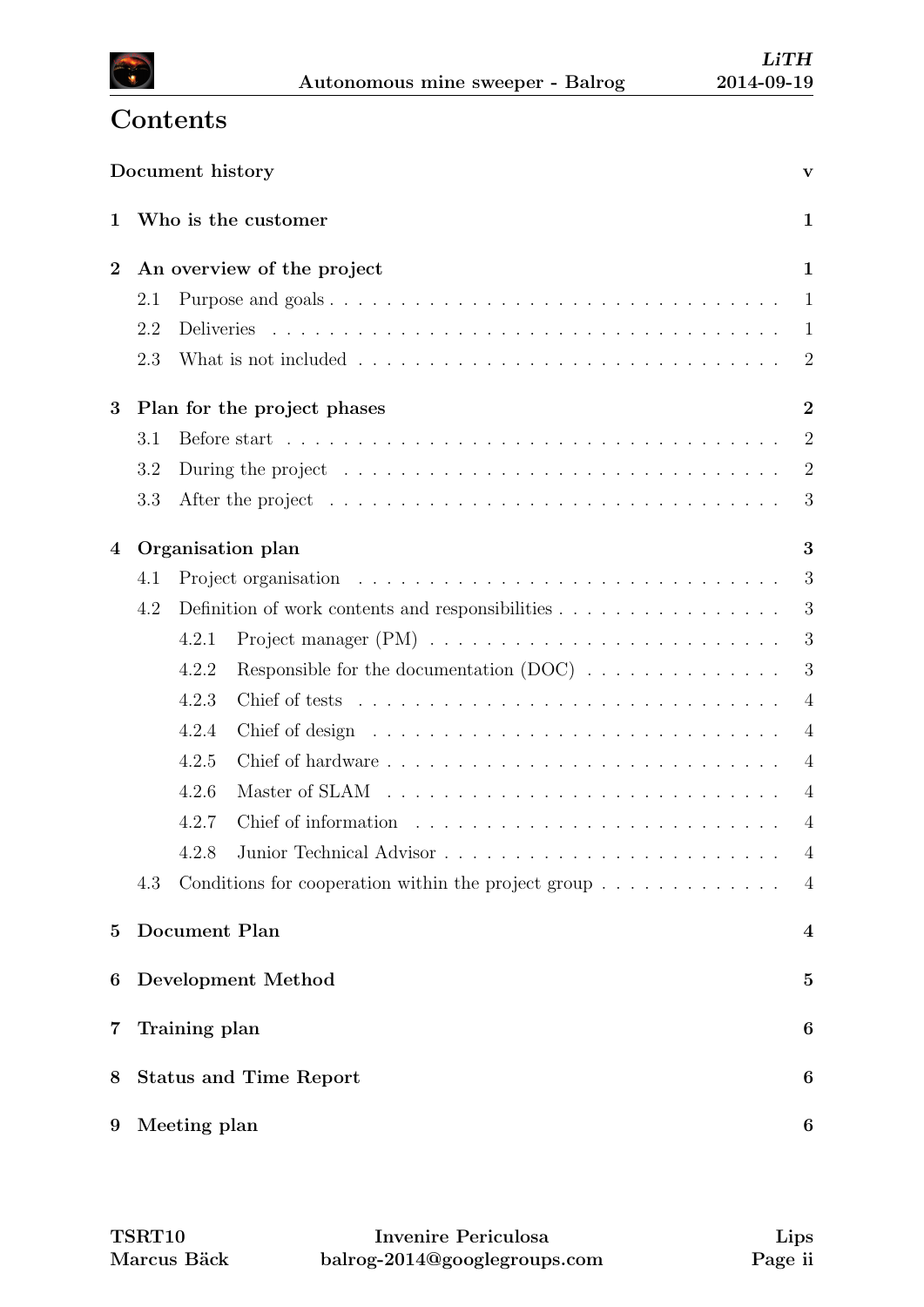| 10 Resource plan                                          | 6              |
|-----------------------------------------------------------|----------------|
|                                                           | 6              |
|                                                           | $\overline{7}$ |
|                                                           | $\overline{7}$ |
|                                                           | 7              |
| 11 Milestones and tollgates                               | $\overline{7}$ |
|                                                           | $\overline{7}$ |
|                                                           | 7              |
| 12 Activities                                             | 9              |
|                                                           | 9              |
|                                                           | -9             |
|                                                           | 10             |
| 12.4 Pre-implementation research and Design specification | 10             |
|                                                           |                |
|                                                           | 12             |
| 12.7 Change main control unit and integrate new hardware  | 12             |
|                                                           | 12             |
|                                                           | 13             |
|                                                           | 13             |
|                                                           | 14             |
| 13 Time table                                             | 14             |
| 14 Plan for changes                                       | 14             |
| 15 Quality plan                                           | 14             |
|                                                           | 14             |
|                                                           | 14             |
| 16 Risk analysis                                          | 15             |
|                                                           | 16             |
|                                                           | 16             |
|                                                           | 16             |
|                                                           | 16             |
| 17 Priorities                                             | 17             |

| <b>TSRT10</b> | Invenire Periculosa          | Lips     |
|---------------|------------------------------|----------|
| Marcus Bäck   | balrog-2014@googlegroups.com | Page iii |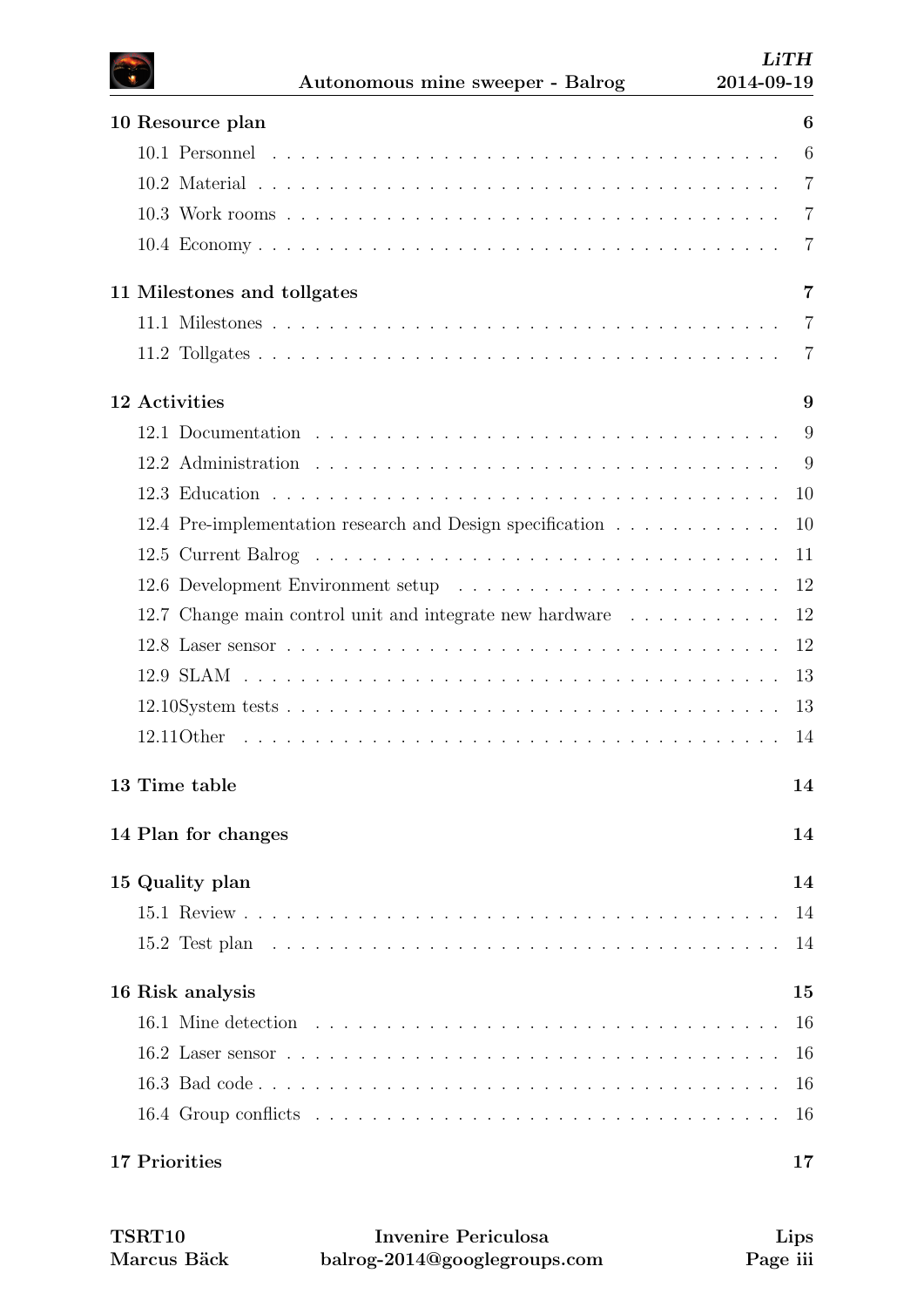

| References |  |
|------------|--|
|            |  |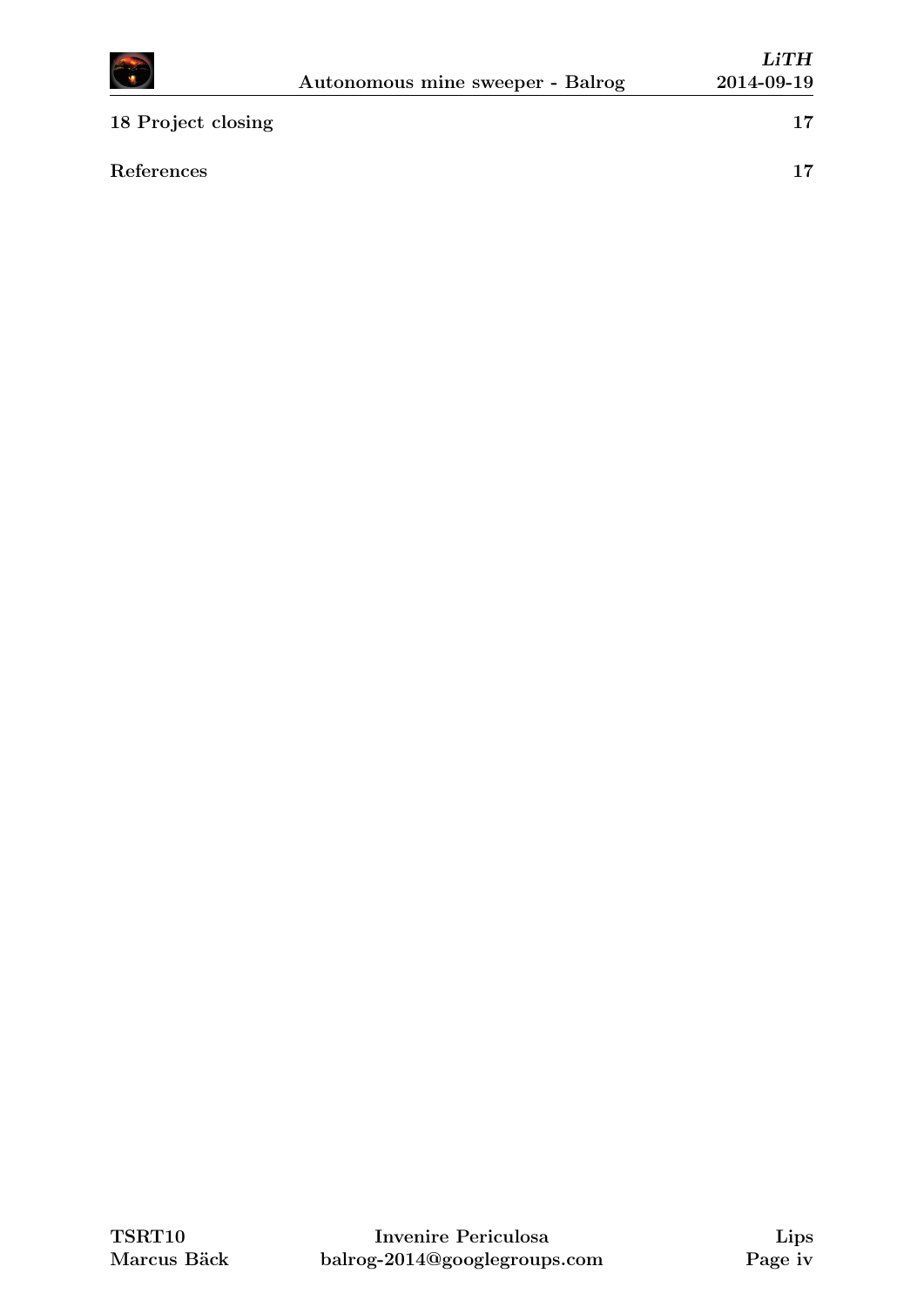

| Document history |  |
|------------------|--|
|                  |  |

| Version | $\rm{\textbf{Date}}$ | <b>Changes</b>                       | Sign | Reviewed |
|---------|----------------------|--------------------------------------|------|----------|
| 0.1     |                      | $2014-09-15$ First draft             | МB   | MS       |
| 0.2     |                      | $2014-09-17$ Changes from client     | OZ   | MВ       |
| 0.3     | $2014 - 09 - 17$     | Added installation guide to deliver- | MS   | MВ       |
|         |                      | ies, corrected spelling              |      |          |
| 1.0     |                      | $2014-09-19$ Version 0.3 approved    | MS   | MВ       |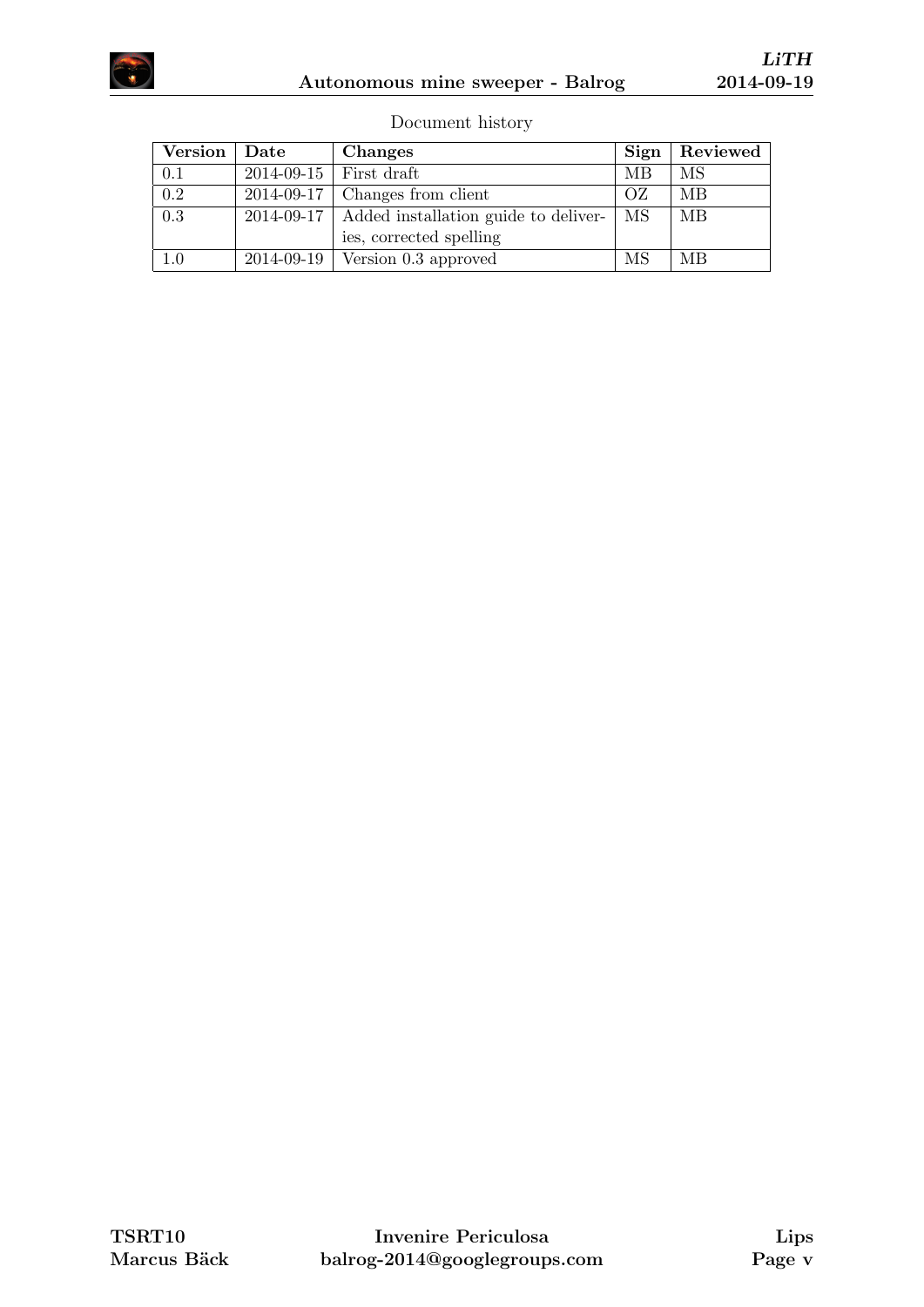

### <span id="page-6-0"></span>1 Who is the customer

The customer of the project is Saab Bofors Dynamics in Linköping, together with Hanna Nyqvist from the Department of Electrical Engineering (ISY) at Linköping University as client.

# <span id="page-6-1"></span>2 An overview of the project

In the following section a short overview of the project is described.

### <span id="page-6-2"></span>2.1 Purpose and goals

The main purpose of the project is to educate the project members in project based work. The project will provide practical training and will be using the LIPS platform.

The main goals of the project are, as stated in the requirement specification:

- 1. Change the main control unit on the robot to allow for more complex and accurate computations.
- 2. Evaluate the use of a laser sensor and/or stereo camera in addition to the ultra sonic sensors.
- 3. Improve the obstacle detection capabilities by adding new hardware and utilising the more powerful control unit.
- 4. Improve the positioning of mines by adding new hardware and utilising the more powerful control unit.

### <span id="page-6-3"></span>2.2 Deliveries

The following table shows the deliveries during and after the project.

| <b>Delivery</b>                                              | $\rm{\textbf{Date}}$ |
|--------------------------------------------------------------|----------------------|
| First version of requirement specification, project plan and | 2014-09-15           |
| system drawing to client                                     |                      |
| Final version of requirement specification, project plan and | 2014-09-22           |
| system drawing to client                                     |                      |
| First version of system design and test plan to client       | 2014-10-01           |
| Final version of system design and test plan to client       | 2014-10-13           |
| User manual to customer and client                           | 2014-11-28           |
| Installation guide to customer and client                    | 2014-12-12           |
| Technical documentation to client                            | 2014-12-12           |
| After study to client                                        | 2014-12-12           |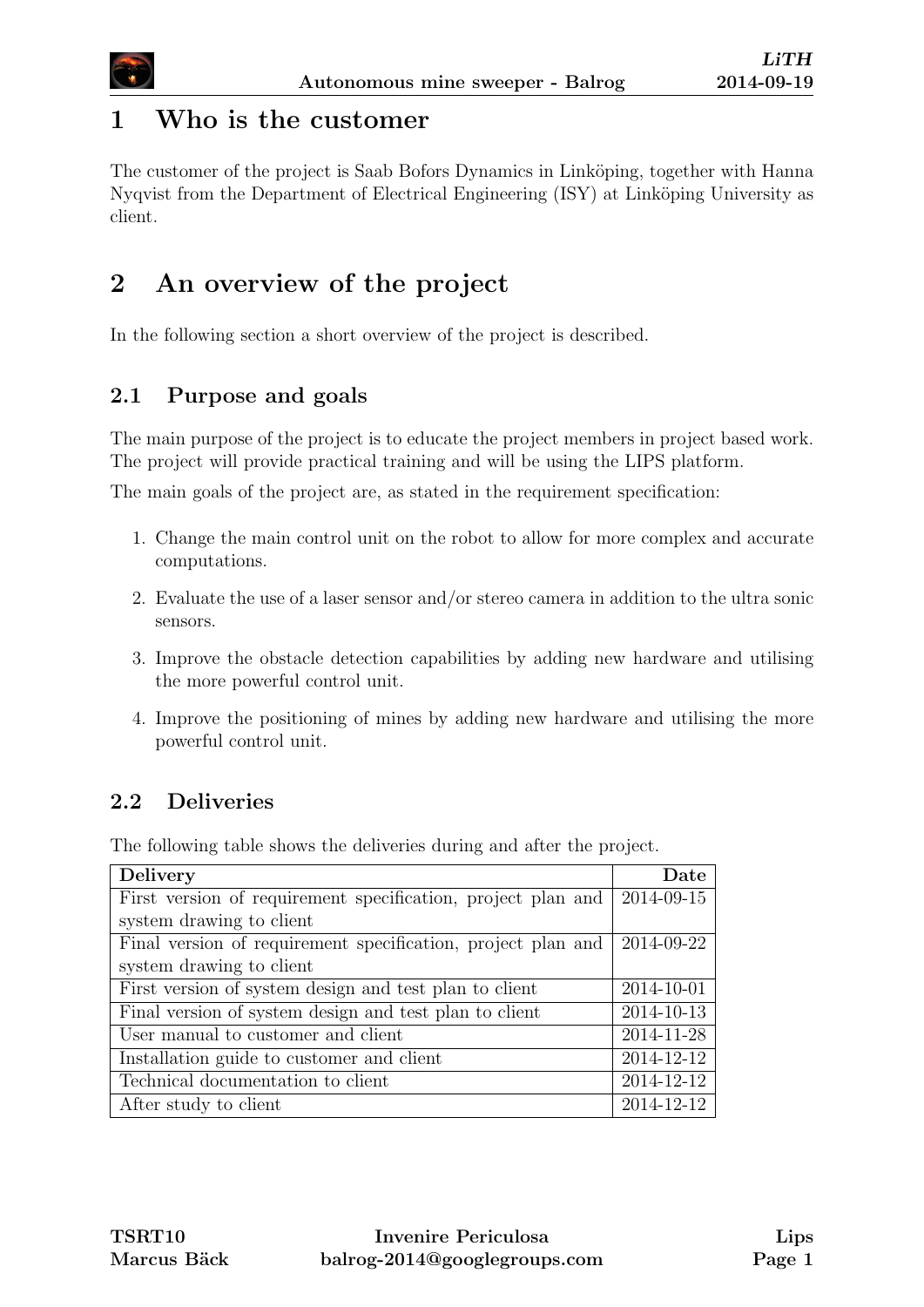

#### <span id="page-7-0"></span>2.3 What is not included

The autonomous mine sweeper shall fulfil the requirements defined in the requirements specification, parts outside the project specification will not be treated. After the project group have been dissolved there will be no possibility to acquire support for the system by the former project members.

# <span id="page-7-1"></span>3 Plan for the project phases

This section contains descriptions of the different phases of the projects.

#### <span id="page-7-2"></span>3.1 Before start

Before starting the actual work an initial phase will be conducted. This phase consists of several elements including planning and part of the design work.

The planning part of the phase is where the requirements of the robot are defined. It is also the part when activities concerning the robot are divided into smaller parts. The activities are thereafter estimated in time and distributed and scheduled in the time plan.

The design part will result in a system drawing describing and displaying the different parts of the robot and explaining their usages.

#### <span id="page-7-3"></span>3.2 During the project

This is the phase where the main part of the project work is conducted. During this phase, the plans made in the initial phase will be executed.

This phase consists of several activities such as:

- Refine the design made in the initial phase
- Define tests and make a test plan
- Integrate the new hardware
- Develop algorithms according to the design drawing
- Integrate the subsystems
- Hold meetings where we discuss how things are going and how to continue
- Conduct tests and evaluate them
- Update the project plan with changes
- Carry out tollgate meetings
- Report time and status to the client
- Make sure each requirement is fulfilled

| $\operatorname{TSRT10}$ | Invenire Periculosa          |
|-------------------------|------------------------------|
| Marcus Bäck             | balrog-2014@googlegroups.com |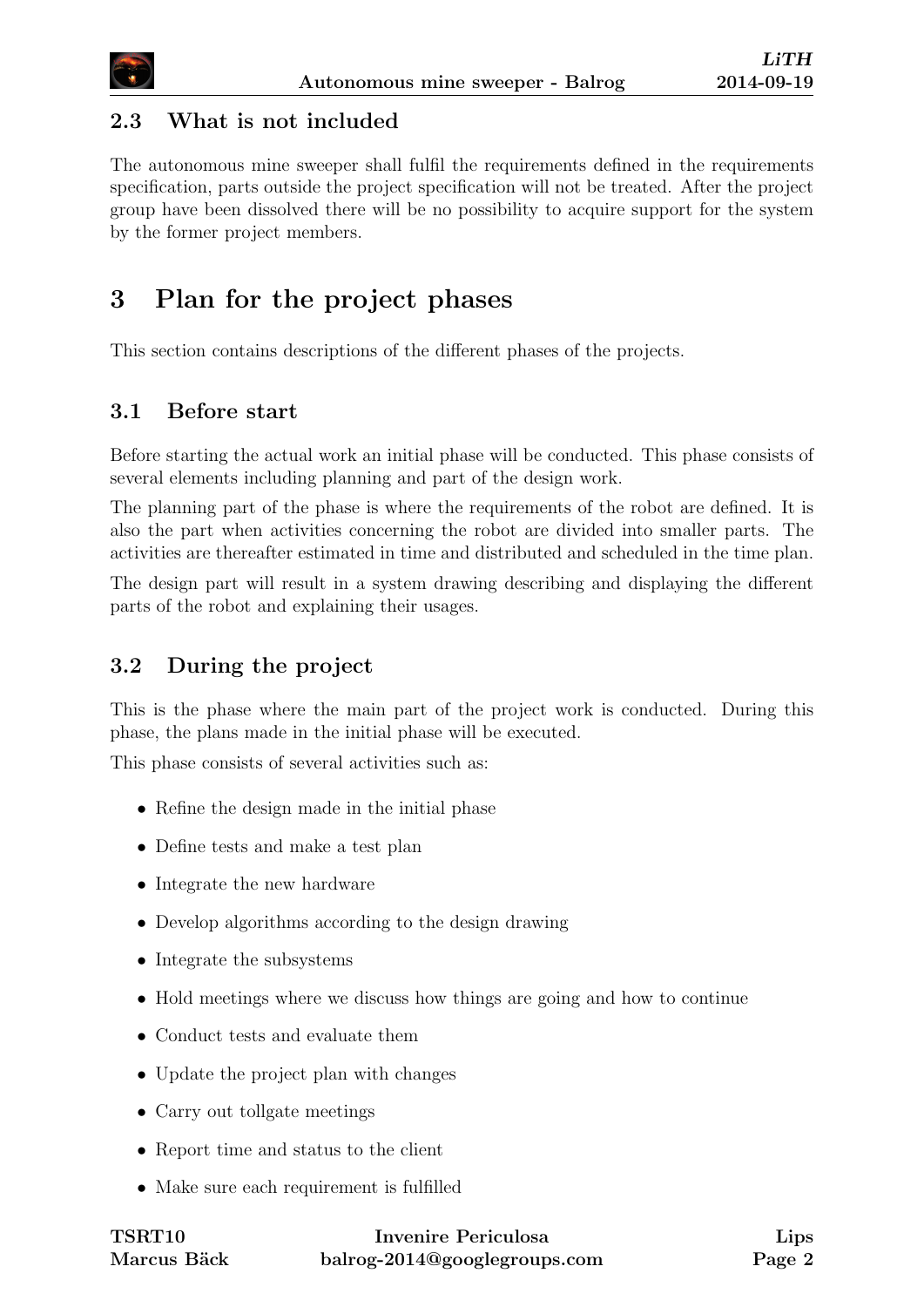

### <span id="page-8-0"></span>3.3 After the project

This phase mainly consists of delivery of the robot, together with a technical documentation and a manual, to the customer. A demonstration will be held together with the customer, to make sure each requirement is fulfilled.

The project group will attend a conference where the results of the project will be presented.

The group will also make a study to evaluate the project.

# <span id="page-8-1"></span>4 Organisation plan

This chapter describes how and under which conditions the cooperation within the group will be done. The different group members responsibilities to the group and their area of expertise.

### <span id="page-8-2"></span>4.1 Project organisation



Figure 1: Project organisation

### <span id="page-8-3"></span>4.2 Definition of work contents and responsibilities

The project members have been assigned different roles which will be explained in this section.

#### <span id="page-8-4"></span>4.2.1 Project manager (PM)

The project manager is responsible for achieving the project goals. This includes planning and managing the work, arranging meetings and solving conflicts. The project manager will also update the client about the progress of the project. This will be done by sending weekly time and status report and attending meetings with the client.

#### <span id="page-8-5"></span>4.2.2 Responsible for the documentation (DOC)

This person is responsible for coordinating the writing and ensuring that all documents follow the same structure. The person is also responsible for creating routines regarding handling of document versions and informing the group about standards.

| <b>TSRT10</b> | Invenire Periculosa          | Lips   |
|---------------|------------------------------|--------|
| Marcus Bäck   | balrog-2014@googlegroups.com | Page 3 |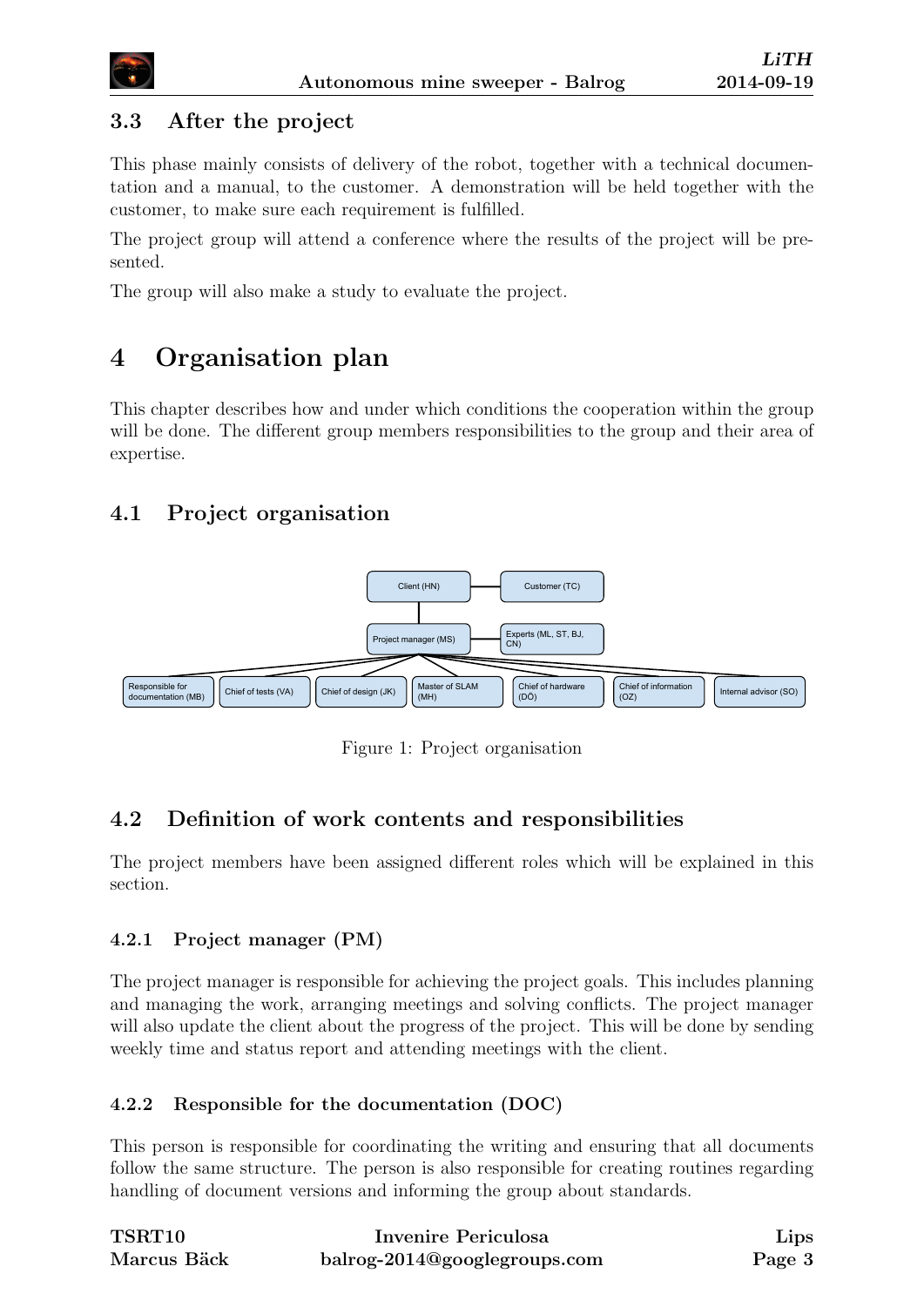

#### <span id="page-9-0"></span>4.2.3 Chief of tests

This role includes coordinating all testing and writing test reports. The person does not have to conduct the actual tests but must plan the tests and make certain that the test is in fact conducted.

#### <span id="page-9-1"></span>4.2.4 Chief of design

The person in charge of design will develop guidelines for the design of the system. This person must also ensure that the design will meet the requirements specified in the requirement specification.

#### <span id="page-9-2"></span>4.2.5 Chief of hardware

This person is responsible for implementing the system hardware according to the design and will therefore work closely together with the person responsible for the design. The role also includes coordinating the hardware implementation.

#### <span id="page-9-3"></span>4.2.6 Master of SLAM

This responsibility is software oriented and will include decisions regarding the implementation of the SLAM. The role also includes coordinating the SLAM implementation.

#### <span id="page-9-4"></span>4.2.7 Chief of information

This person is responsible for the groups public exposure. This includes responsibility for the homepage, the project poster, the presentation and the movie.

#### <span id="page-9-5"></span>4.2.8 Junior Technical Advisor

This person will provide expert knowledge and work to the project.

#### <span id="page-9-6"></span>4.3 Conditions for cooperation within the project group

A group contract has been produced by the group displaying the guidelines in which the project work will be conducted.

# <span id="page-9-7"></span>5 Document Plan

The following section contains a plan for all documents in the project. The majority of all documents will be produced using Latex, although some documents might be produced using other tools such as MS Excel.

All documents will be versioned with the convention that all drafts will be version 0.x where x will increase for every new version. Once a document has been approved by the

| <b>TSRT10</b> | Invenire Periculosa          | Lips   |
|---------------|------------------------------|--------|
| Marcus Bäck   | balrog-2014@googlegroups.com | Page 4 |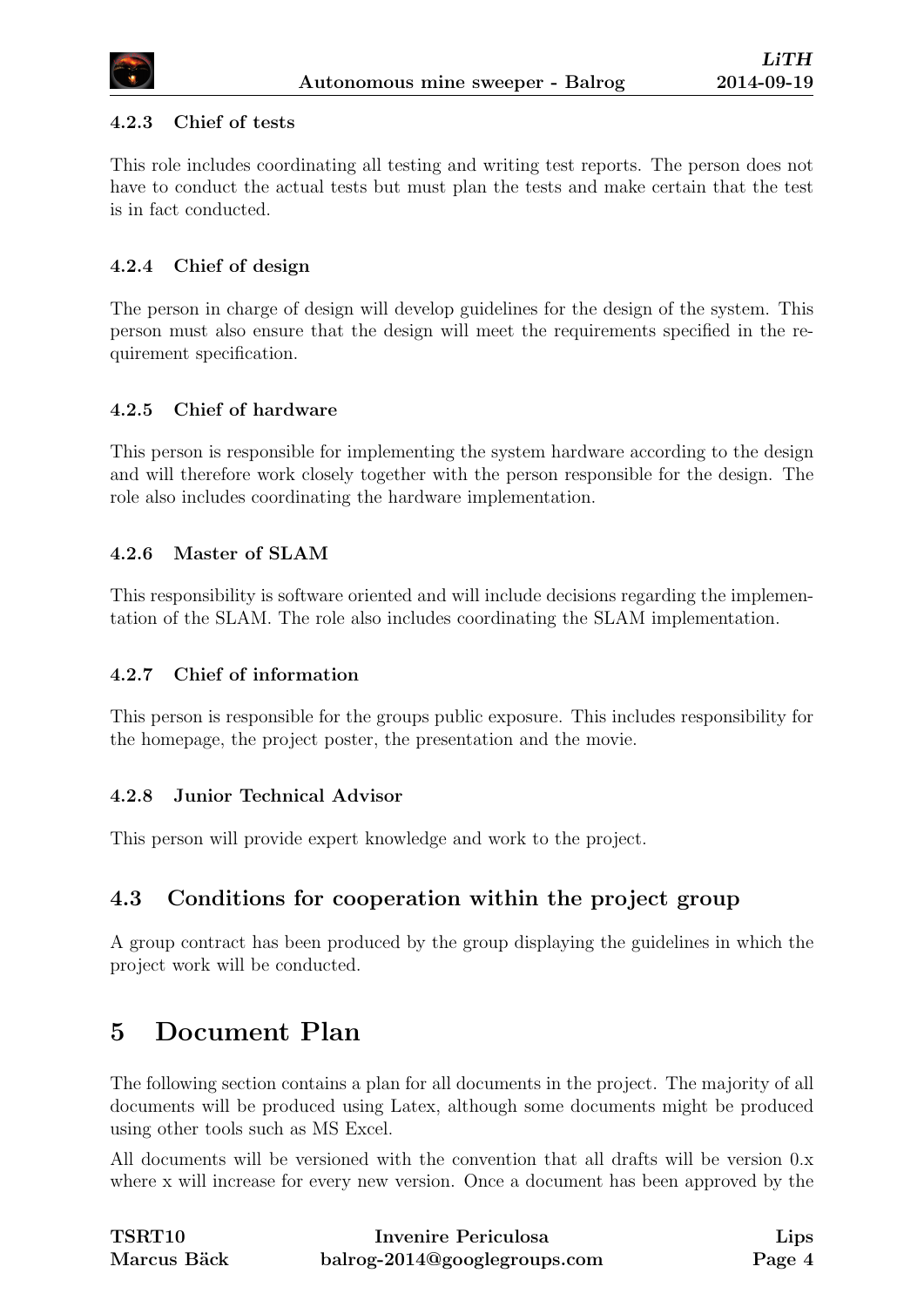

customer the version will change to 1.0 and further changes will result in version 1.1, 1.2 and so on.

| Document      | Author/ap-             | Purpose                        | Distribution    | Ready            |
|---------------|------------------------|--------------------------------|-----------------|------------------|
|               | proved by              |                                |                 |                  |
| Requirement   | $\overline{MB}$        | Definition of the require-     | HN, ML          | 2014-09-22       |
| specification |                        | ments of the product           |                 |                  |
| Project plan  | $\overline{MB}$        | A plan of how the project      | $\overline{HN}$ | 2014-09-22       |
|               |                        | will be carried out            |                 |                  |
| Time plan     | $\overline{MB}$        | A plan of when the activi-     | $\overline{HN}$ | 2014-09-22       |
|               |                        | ties will be done and who is   |                 |                  |
|               |                        | responsible for them           |                 |                  |
| System draft  | $\overline{MB}$        | A first sketch of how the      | HN, ML          | 2014-09-22       |
|               |                        | robot will be designed         |                 |                  |
| Design Speci- | $\overline{\text{JK}}$ | A detailed plan of how the     | HN, ML          | $2014 - 10 - 13$ |
| fication      |                        | robot will be designed         |                 |                  |
| Test plan     | $\overline{\text{VA}}$ | Definitions of different tests | HN, ML          | $2014 - 10 - 13$ |
|               |                        | the robot will perform         |                 |                  |
| User manual   | $\overline{MB}$        | A manual over how to use       | HN, ML          | $2014 - 11 - 28$ |
|               |                        | the robot                      |                 |                  |
| Test protocol | $\overline{\text{VA}}$ | Result and analysis of the     | HN, ML          | $2014 - 11 - 28$ |
|               |                        | perfomance of each test in     |                 |                  |
|               |                        | the test plan                  |                 |                  |
| Technical     | $\overline{MB}$        | A technical documentation      | HN, ML          | $2014 - 12 - 12$ |
| documenta-    |                        | describing how the product     |                 |                  |
| tion          |                        | works                          |                 |                  |
| After study   | $\overline{MB}$        | A document analysing how       | $\overline{HN}$ | 2014-12-12       |
|               |                        | the project was carried out.   |                 |                  |
| Time and sta- | $\overline{\text{MS}}$ | A weekly report of how         | HN              | Start:           |
| tus report    |                        | much each person has con-      |                 | week 38          |
|               |                        | tributed to the project and    |                 |                  |
|               |                        | a description of passed and    |                 |                  |
|               |                        | failed activities              |                 |                  |
| Meeting       | MB                     | A documentation over what      | HN, ML          | Start:           |
| minute        |                        | has been said and done in      |                 | week 39          |
|               |                        | each meeting                   |                 |                  |

# <span id="page-10-0"></span>6 Development Method

The group will be divided into smaller subgroups developing subsystems. The functionality of each subsystem is to be tested thoroughly before integrating it with the other subsystems.

Development and documentation is to be be carried out simultaneously.

The subgroups will communicate with each other so that other groups will understand how the different subsystems work and need to interact.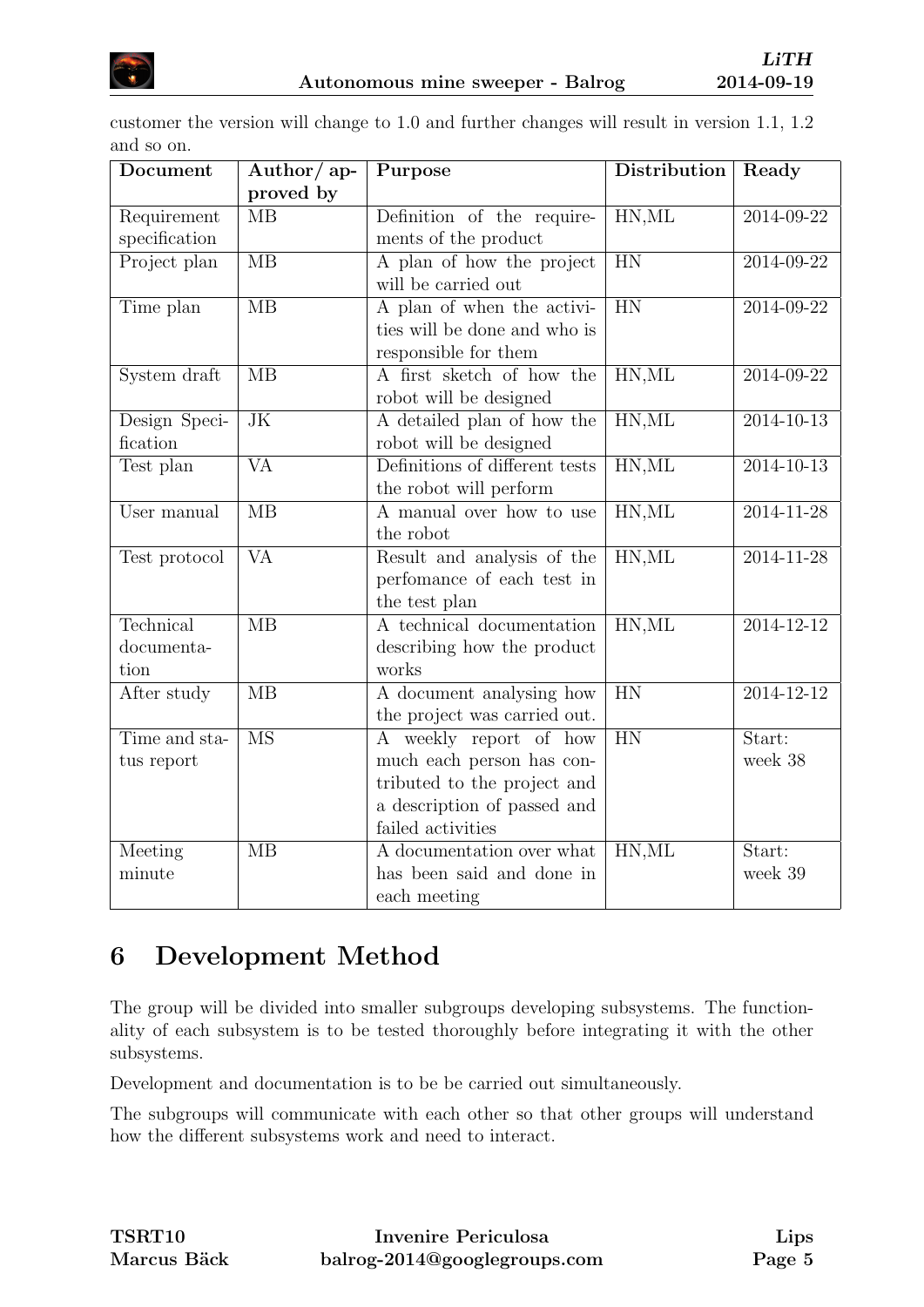

# <span id="page-11-0"></span>7 Training plan

The group is responsible for educating and training its members when necessary. The customer is trained by the group delivering a user manual and demonstration of the robot in the delivery phase.

# <span id="page-11-1"></span>8 Status and Time Report

A time report and status report will be handed to our customer weekly. The time report will consist of how much time each person has contributed during the week. A template for the time report will be used. The status report will include whether the goal of the week was met and if any activity did not.

The reports will be delivered the first day of each week.

# <span id="page-11-2"></span>9 Meeting plan

The group has a scheduled meeting every Monday between 1 p.m. and 2 p.m. In this meeting each subgroup will report status and explain what they want do the coming week.

If there are any problems or bigger decisions to be made, the group will book a new meeting to deal with them.

The adviser, Martin Lindfors, will be invited to the groups weekly meetings.

A meeting protocol is written each meeting by a secretary and adjusted by the responsible for documentation. A secretary is selected in the beginning of each meeting.

# <span id="page-11-3"></span>10 Resource plan

This section describes the resources that will be utilised during the project.

### <span id="page-11-4"></span>10.1 Personnel

The project group consists of eight students in their last year of the applied physics and electrical engineering education at Linköping university.

The group has access to several persons with technical knowledge regarding the project:

- Martin Lindfors, tutor at ISY (30 hours)
- Stefan Thorstenson, Björn Johansson and Carl Nordheim, technical experts at Saab Bofors Dynamics (50 hours)

Representing the client is Hanna Nyqvist, ISY, and Torbjörn Crona, Saab Bofors Dynamics.

| <b>TSRT10</b> | Invenire Periculosa          | <b>Lips</b> |
|---------------|------------------------------|-------------|
| Marcus Bäck   | balrog-2014@googlegroups.com | Page 6      |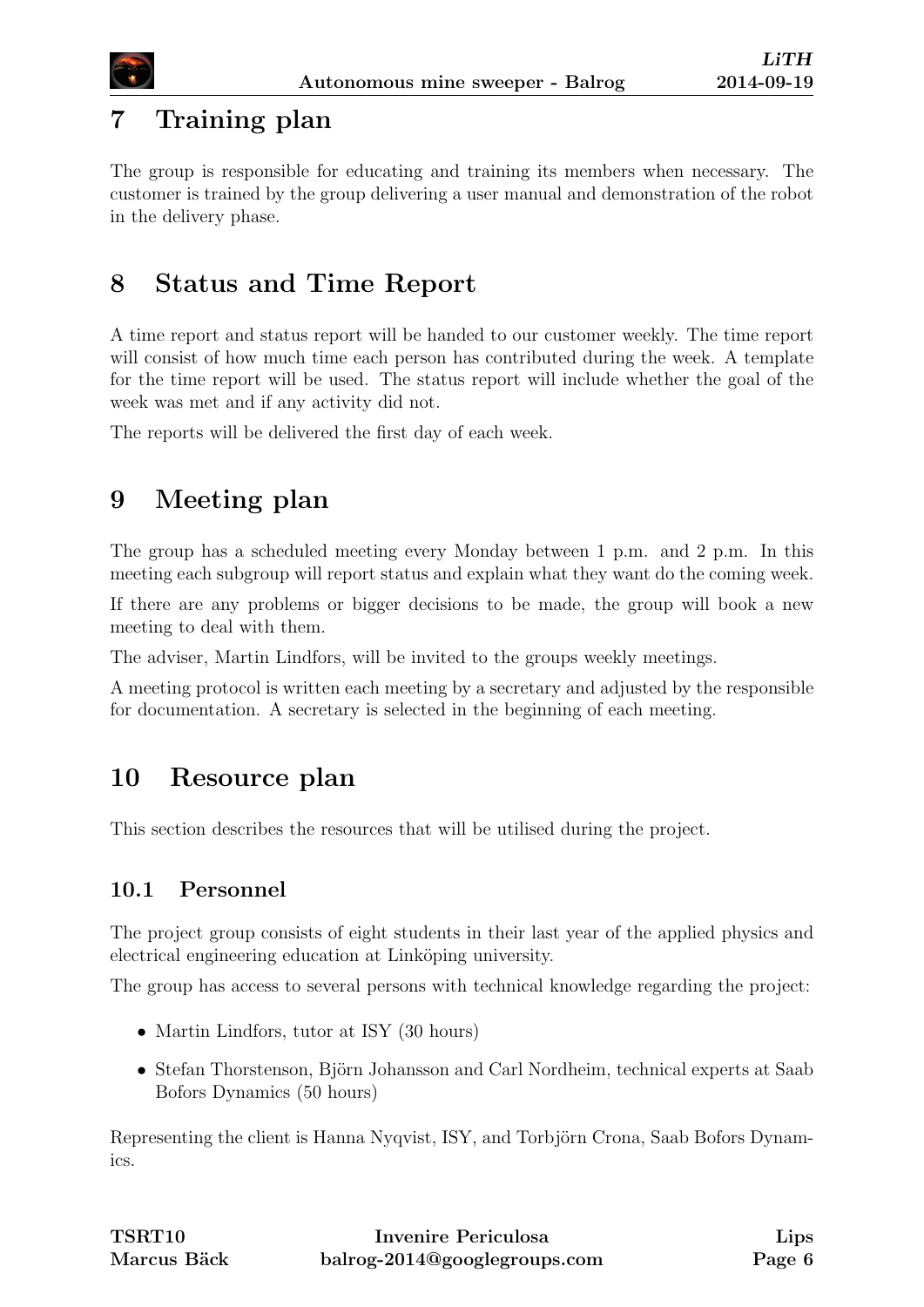

#### <span id="page-12-0"></span>10.2 Material

The robot and all its parts belongs to Saab Bofors Dynamics and is provided to the project group by them. The system consists of a tracked vehicle with a computer and the sensors: IMU, ultra sonic, odometers, laser sensor and a GPS. Any new material is ordered by contacting Saab.

ISY at LiU provides the project group with two laptops. Any new material is handed to the group by contacting ISY, if they grant it.

#### <span id="page-12-1"></span>10.3 Work rooms

The project group has been assigned a room in the Terra building at Linköping University. This will be used together with other rooms around the campus.

#### <span id="page-12-2"></span>10.4 Economy

Each project member has 240 hours  $\pm 10\%$  to spend in the project. This adds up to a total of 1920 hours. The aim is to divide these hours evenly during the project.

As mentioned in the paragraphs above the project has access to totally 80 hours of tutoring from technical experts from ISY and Saab Bofors Dynamics.

### <span id="page-12-3"></span>11 Milestones and tollgates

#### <span id="page-12-4"></span>11.1 Milestones

| <b>No</b>      | Description                                              | Date       |
|----------------|----------------------------------------------------------|------------|
|                | Development environment setup and education, Operating   | 2014-10-15 |
|                | system installed                                         |            |
| 2              | Old software works on new computer                       | 2014-10-22 |
| 3              | Ability to read data from laser sensor (not necessarily  | 2014-10-24 |
|                | mounted on Balrog)                                       |            |
| $\overline{4}$ | Map structure implemented, map can be drawn on base sta- | 2014-11-03 |
|                | tion                                                     |            |
| $\overline{5}$ | Objects can be detected and displayed in GUI             | 2014-11-07 |
| 6              | Route planning is implemented                            | 2014-11-14 |
| $\overline{7}$ | Objects can be tracked                                   | 2014-11-18 |
| 8              | Ability to map an area                                   | 2014-11-21 |
| 9              | All requirements with priority 1 are fulfilled           | 2014-11-26 |

#### <span id="page-12-5"></span>11.2 Tollgates

The project has four tollgates which are conducted during the project.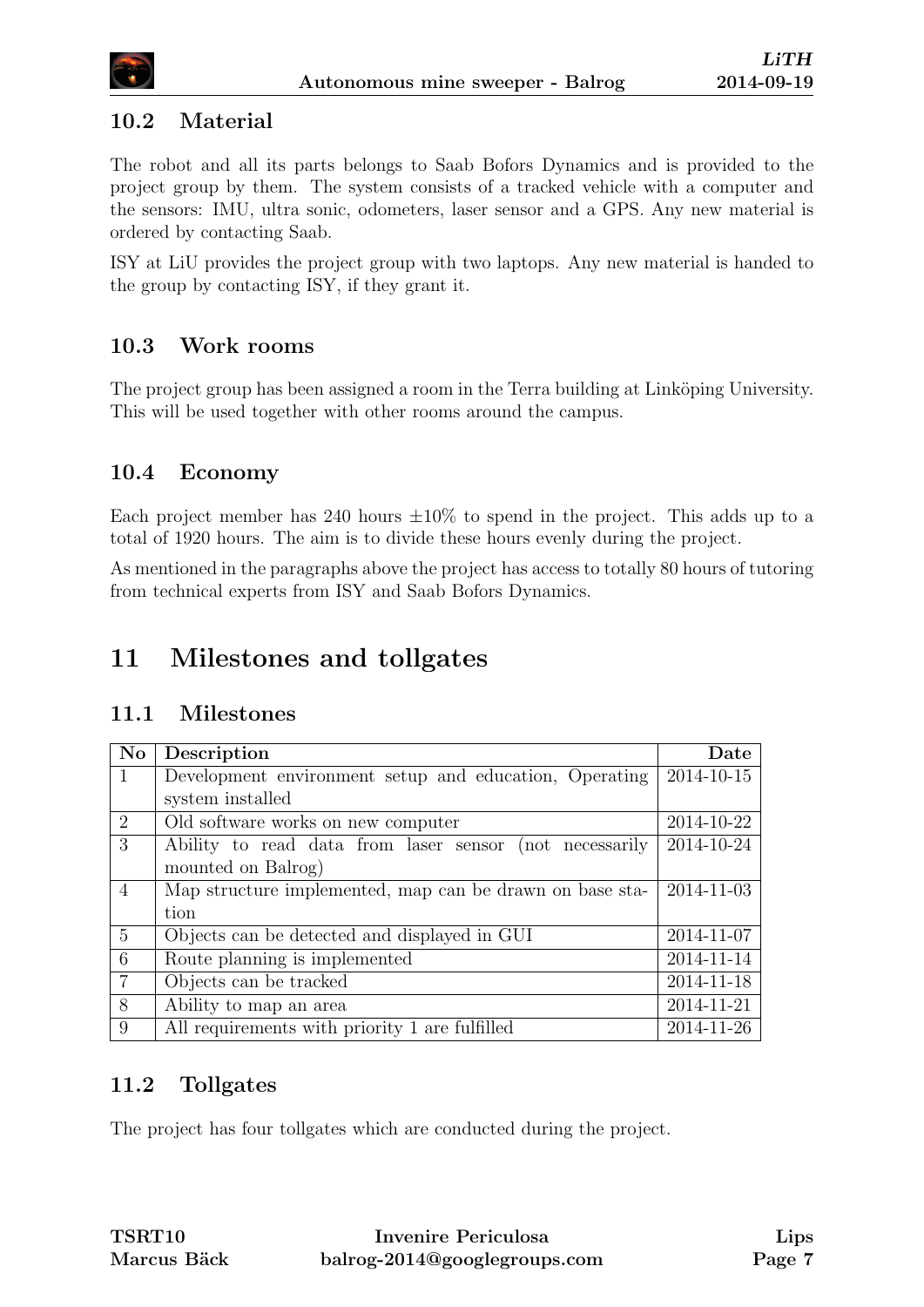

| N <sub>o</sub>              | Description                                                   | Date       |
|-----------------------------|---------------------------------------------------------------|------------|
| $\mathcal{D}_{\mathcal{L}}$ | Approval of requirement specification, project plan and sys-  | 2014-09-22 |
|                             | tem drawing. Decision to start execution phase                |            |
| 3                           | Approval of design specification and test plan. Decision to   | 2014-10-13 |
|                             | continue execution phase                                      |            |
| $\overline{5}$              | Approval of product functionality. Handover of test protocol, | 2014-11-28 |
|                             | user manual and presentation. Decision to deliver             |            |
| -6                          | Approval of delivery. Handover of technical documentation.    | 2014-12-12 |
|                             | Decision to resolve project group                             |            |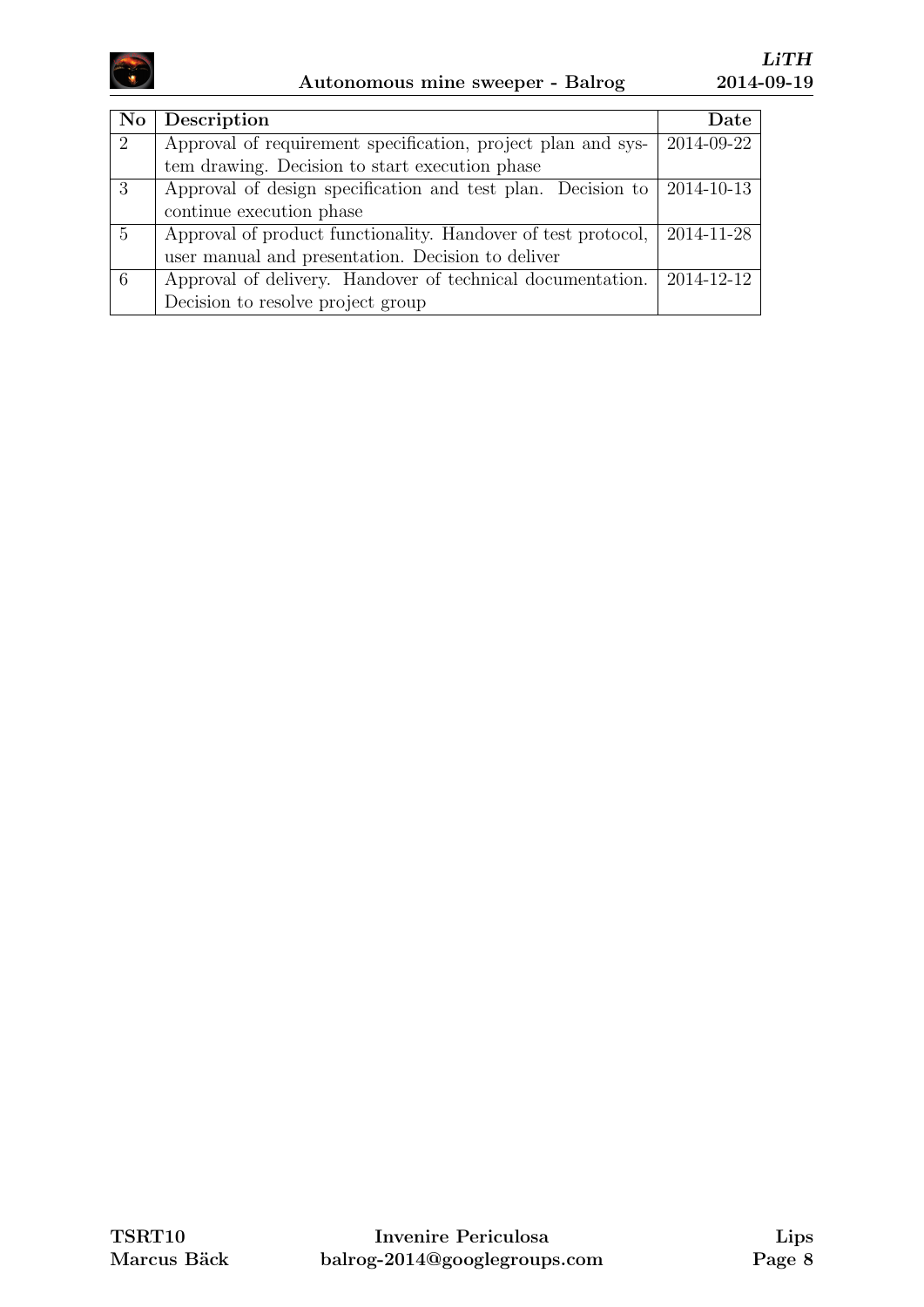

# <span id="page-14-0"></span>12 Activities

In this section all activities are specified with a short explanation for each task.

### <span id="page-14-1"></span>12.1 Documentation

| Activity                     | Description                                                                  |
|------------------------------|------------------------------------------------------------------------------|
| Requirement specification    | Discussing and writing the requirement specification.                        |
| System layout                | Discussing and writing the system layout.                                    |
| Project plan                 | Discussing and writing the project plan.                                     |
| Time plan                    | Discussing and writing the time plan.                                        |
| Group contract               | Discussing and writing the group contract.                                   |
| Design specification         | Discussing and writing the design specification.                             |
| Test plan                    | Discussing and writing the test.                                             |
| Test protocol                | Discussing and writing the test protocol.                                    |
| User manual                  | Discussing and writing the user manual.                                      |
| Technical doc                | Discussing and writing the technical documentation.                          |
| Poster                       | Discussing, writing and designing the poster displaying<br>our product.      |
| Movie                        | Filming and editing a movie presenting our product.                          |
| Reflection document          | Discussing and writing the reflection document.                              |
| Presentation                 | Discussing and writing the presentation of the product.                      |
| Coding standard document     | Discussing and composing the coding standard to be<br>used.                  |
| Version control system rules | Discussing and composing the version control standard<br>to be used.         |
| Update homepage/website      | Keep the website updated with information of the<br>progress of the project. |

### <span id="page-14-2"></span>12.2 Administration

| Activity               | Description                                                                              |
|------------------------|------------------------------------------------------------------------------------------|
| Project management     | Managing the project so the group completes the prod-<br>uct.                            |
| Project group meetings | Weekly meetings to keep the group up to date on the<br>status of the ongoing activities. |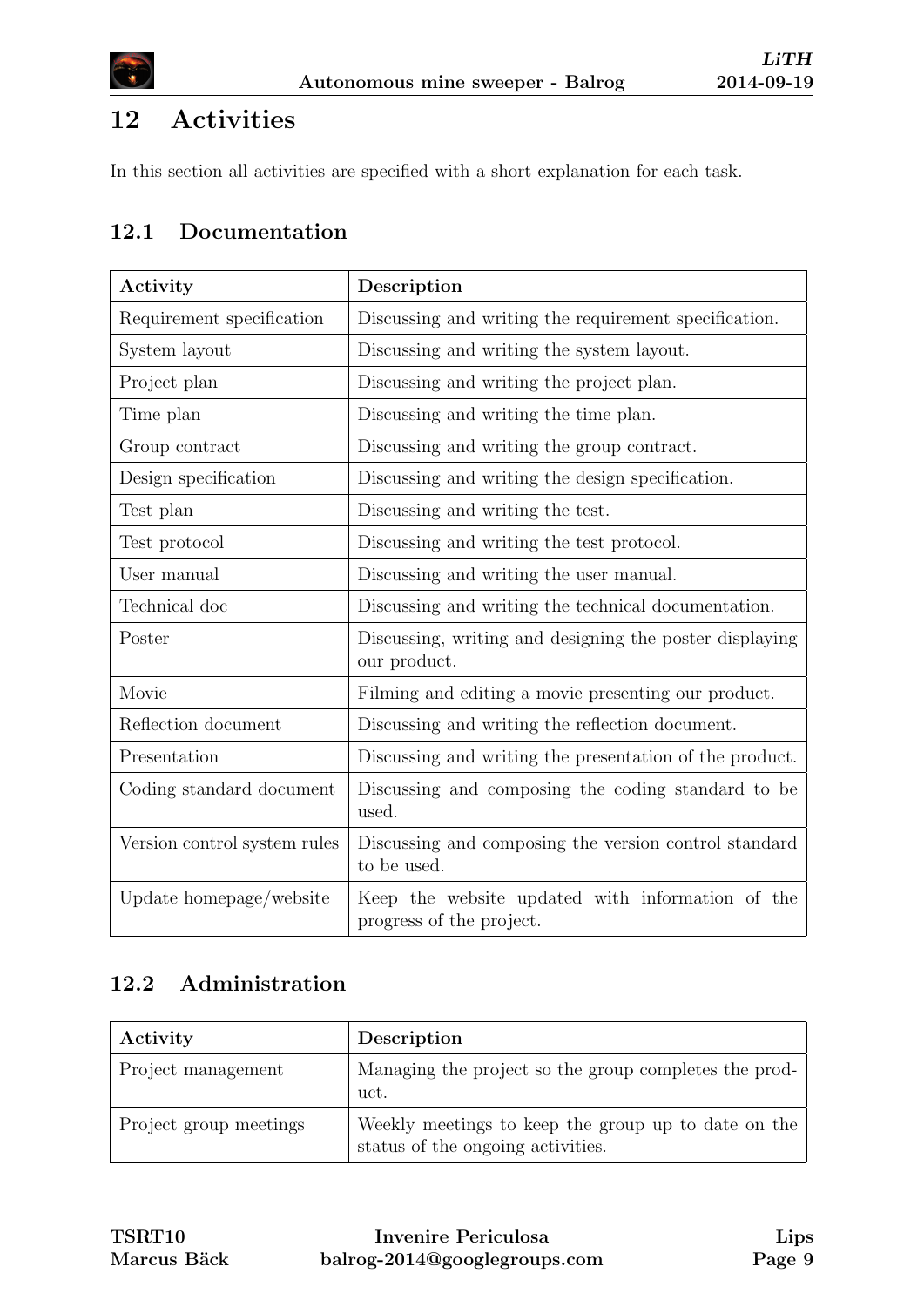

| Client meetings   | Meetings with the client and the project manager to<br>keep track of the project status.                    |
|-------------------|-------------------------------------------------------------------------------------------------------------|
| Customer meetings | Meetings with the customer and the project group, in-<br>cluding a visit to the facilities of the customer. |

### <span id="page-15-0"></span>12.3 Education

| Activity                           | Description                                                                                                                                   |
|------------------------------------|-----------------------------------------------------------------------------------------------------------------------------------------------|
| Lectures                           | Attending lectures given in the project course.                                                                                               |
| $IDE + environment$ educa-<br>tion | Educating the whole group about the IDE, version con-<br>trol system, and coding style. One person is responsible<br>to prepare this lecture. |

# <span id="page-15-1"></span>12.4 Pre-implementation research and Design specification

| Activity                                              | Description                                                                                                                                                                                                        |
|-------------------------------------------------------|--------------------------------------------------------------------------------------------------------------------------------------------------------------------------------------------------------------------|
| Research<br>Operating<br>sys-<br>tems and libraries   | Reading and evaluating what operating system to be<br>used on the system and how this will affect the libraries<br>available. Research of libraries to see if functions wee<br>need already have been implemented. |
| Research IDE, unit testing<br>system and build system | If we should use unit tests and how it should be imple-<br>mented and in the same time check for automatic build<br>systems.                                                                                       |
| Research mine detection on<br>last years Balrog       | Study, understand and evaluate the algorithms used to<br>detect mines in the Balrog of last year. Evaluate what<br>can be used, what needs to be improved and what needs<br>to be completely rewritten.            |
| Research obstacle detection<br>on last years Balrog   | Study, understand and evaluate the algorithms used to<br>detect obstacles in the Balrog of last year. Evaluate<br>what can be used, what needs to be improved and what<br>needs to be completely rewritten.        |
| Research route planning on<br>last years Balrog       | Study, understand and evaluate the route planning al-<br>gorithm used on the Balrog of last year. Evaluate what<br>can be used, what needs to be improved and what needs<br>to be completely rewritten.            |
| Research mapping on last<br>years Balrog              | Find out how the mapping implementation on last years<br>Balrog was done, and what can be used for the current<br>Balrog.                                                                                          |
| Research system flow<br>on<br>last years Balrog       | Study, understand and evaluate the system flow used of<br>the Balrog of last year.                                                                                                                                 |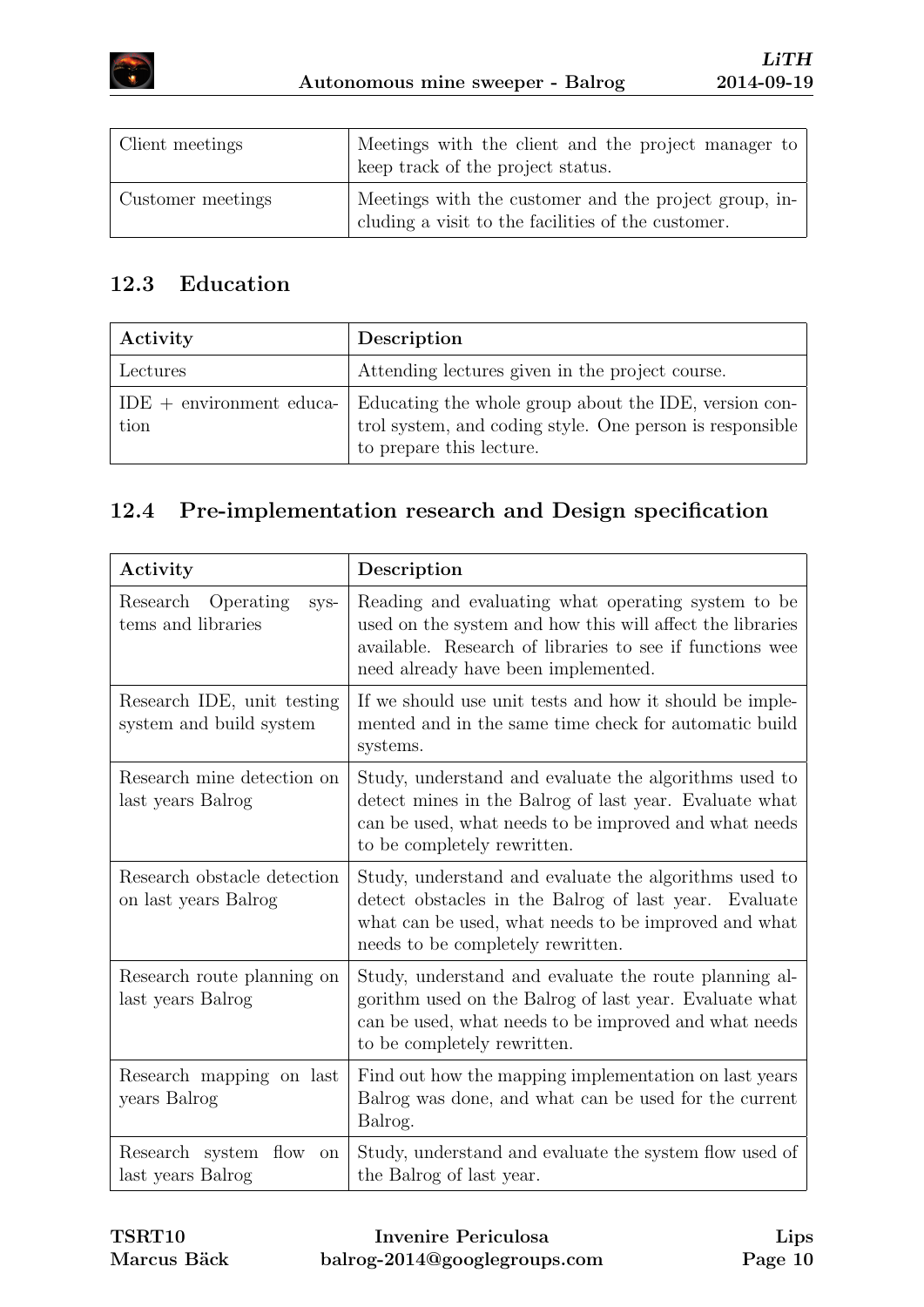

| Research existing SLAM li-  | Study, compare and evaluate libraries to be used in the                                                                                                                                                          |
|-----------------------------|------------------------------------------------------------------------------------------------------------------------------------------------------------------------------------------------------------------|
| braries in Matlab           | implementation of SLAM.                                                                                                                                                                                          |
| Describe new state space    | Describe the extended state space model, including new                                                                                                                                                           |
| model                       | sensor data (laser, and possibly stereo camera).                                                                                                                                                                 |
| Describe SLAM algorithm     | Design the SLAM algorithm to be used for localisation                                                                                                                                                            |
| implementation              | and mapping in Balrog.                                                                                                                                                                                           |
| Research absolute position- | Study the different approaches to represent the absolute                                                                                                                                                         |
| ing                         | position of Balrog.                                                                                                                                                                                              |
| Reserach Matlab vs $C++$    | Studying the pros and cons of implementing code in<br>Matlab versus coding in pure $C++$ . Find out if there is<br>a possibility of automatically and correctly converting<br>the code from Matlab to $C_{++}$ . |
| Compile Design specifica-   | Write and compile the document Design specification.                                                                                                                                                             |
| tion                        | Put together all design decisions.                                                                                                                                                                               |
| Describe new route plan-    | Design the route planning algorithm to be used by Bal-                                                                                                                                                           |
| ning                        | rog.                                                                                                                                                                                                             |
| Research laser sensor       | Study, understand and evaluate the laser sensor to be<br>used in this project.                                                                                                                                   |

# <span id="page-16-0"></span>12.5 Current Balrog

| Activity                                             | Description                                                                                                                                    |
|------------------------------------------------------|------------------------------------------------------------------------------------------------------------------------------------------------|
| Evaluate current sensors                             | Construct and follow a test plan to evaluate the perfor-<br>mance of the old sensors and what functionality needs<br>improving.                |
| Evaluate current algorithm<br>for mine detection     | Construct and follow a test plan to evaluate the algo-<br>rithm used for mine detection and what functionality<br>needs improving.             |
| Evaluate current algorithm<br>for obstacle detection | Construct and follow a test plan to evaluate the algo-<br>rithm used for obstacle detection and what functionality<br>needs improving.         |
| Evaluate current algorithm<br>for route planning     | Construct and follow a test plan to evaluate the algo-<br>rithm used for the route planning and what functionality<br>needs improving.         |
| Evaluate current algorithm<br>for mapping            | Construct and follow a test plan to evaluate the algo-<br>rithm used for mapping and what functionality needs<br>improving.                    |
| Evaluate current position-<br>ing and navigation     | Construct and follow a test plan to evaluate the al-<br>gorithm used for positioning and navigation and what<br>functionality needs improving. |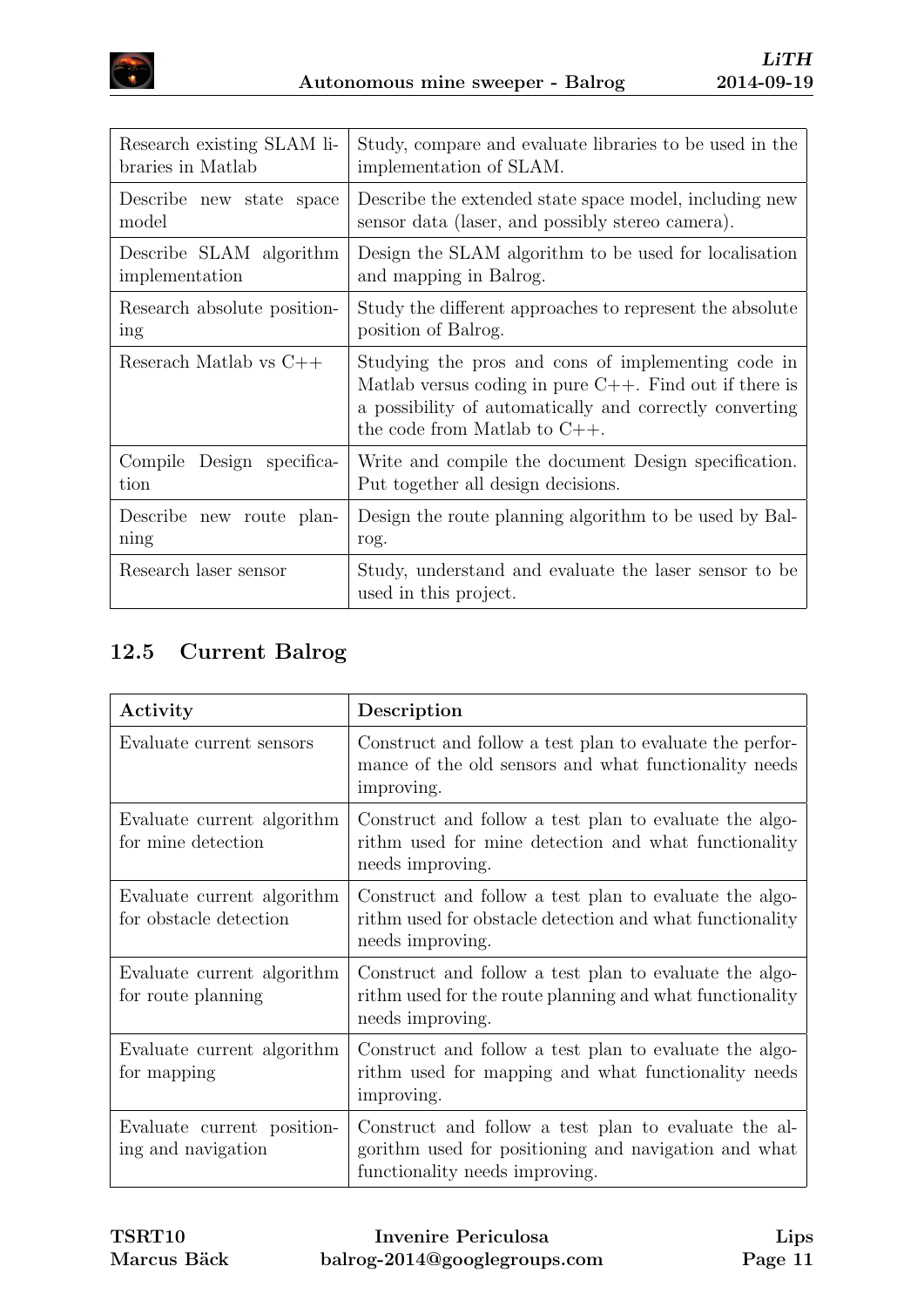

### <span id="page-17-0"></span>12.6 Development Environment setup

| Activity                                           | Description                                                                            |
|----------------------------------------------------|----------------------------------------------------------------------------------------|
| sion control system- and erly.<br>$\vert$ VM-setup | Laptop-, build system-, ver- Install necessary software and configure it to work prop- |

### <span id="page-17-1"></span>12.7 Change main control unit and integrate new hardware

| Activity                              | Description                                                                                                                                              |
|---------------------------------------|----------------------------------------------------------------------------------------------------------------------------------------------------------|
| Mount main control unit on<br>vehicle | Mount the control unit robustly to the robot chassis.                                                                                                    |
| Port old hardware                     | Make the proper installations (includes OS on Balrog)<br>and initialisations for the sensors, Xbox-controller and<br>base station communication to work. |
| Write unit tests for old<br>hardware  | Write unit tests for the old hardware and the whole sys-<br>tem to see if it works as it should.                                                         |

#### <span id="page-17-2"></span>12.8 Laser sensor

| Activity                                                                                   | Description                                                                                                                                                           |  |  |  |
|--------------------------------------------------------------------------------------------|-----------------------------------------------------------------------------------------------------------------------------------------------------------------------|--|--|--|
| Obtain laser sensor mea-<br>surements                                                      | Obtain measurements from the laser sensor and make a<br>simple application to parse the data. This application<br>should be used later for 'evaluation of the sensor' |  |  |  |
| Evaluate laser sensor                                                                      | Follow and construct a test plan to evaluate the laser<br>sensor in different environments and document findings.                                                     |  |  |  |
| Mount laser sensor on vehi-<br>$_{\rm cle}$                                                | Testing different positions where the laser sensor can be<br>mounted and mount it to the most preferred position.                                                     |  |  |  |
| Create API to access laser<br>sensor data                                                  | Create an API to structure the measurements obtained<br>from the laser sensor accessible to the rest of the software<br>components running on Balrog.                 |  |  |  |
| Calibrate laser sensor                                                                     | Calibrate the laser sensor so it works with highest effi-<br>ciency.                                                                                                  |  |  |  |
| Integration test laser sensor                                                              | Using obtained measurements from the laser sensor to-<br>gether with other parts of Balrog.                                                                           |  |  |  |
| Enhance<br>measurement<br>interpretation and<br>pre-<br>processing of laser sensor<br>data | Pre-process measurements obtained by the laser sensor<br>to make them realistic and usable in the SLAM-software.                                                      |  |  |  |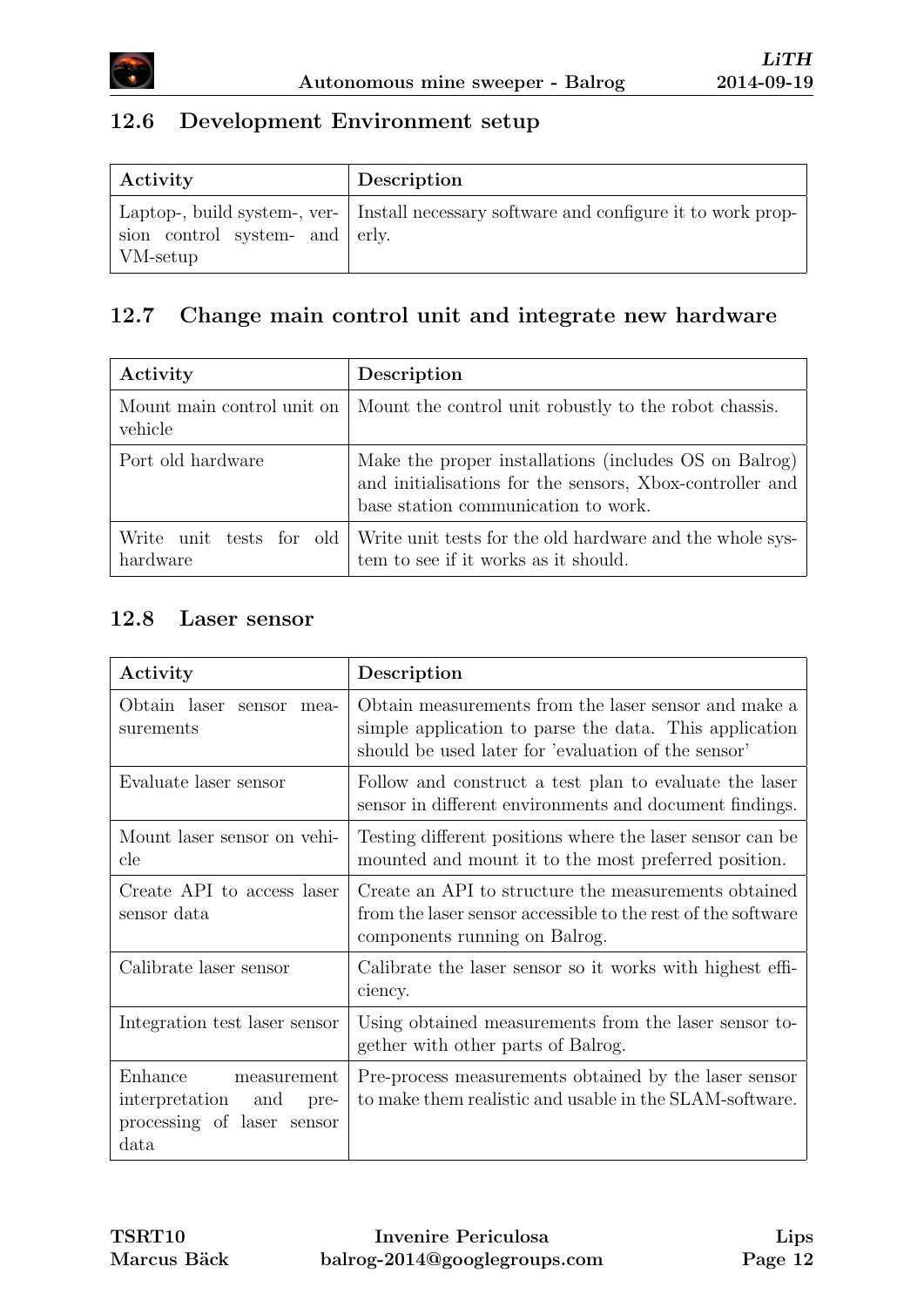

### <span id="page-18-0"></span>12.9 SLAM

|  |  | SLAM is an abbreviation of Simultaneous localisation and mapping. |  |  |  |  |  |
|--|--|-------------------------------------------------------------------|--|--|--|--|--|
|--|--|-------------------------------------------------------------------|--|--|--|--|--|

| Activity                               | Description                                                                                                                                 |  |  |  |  |
|----------------------------------------|---------------------------------------------------------------------------------------------------------------------------------------------|--|--|--|--|
| Port algorithms                        | Implement/import the navigation and mapping software<br>from last year.                                                                     |  |  |  |  |
| Evaluate new SLAM imple-<br>mentation  | Construct and follow a test plan to evaluate the perfor-<br>mance of the new SLAM implementation.                                           |  |  |  |  |
| Implement new state space<br>model     | Using the new measurements, expand the old state space<br>model to make use of them.                                                        |  |  |  |  |
| Implement new map struc-<br>ture       | Implement and compile a new map structure to be used<br>by the system.                                                                      |  |  |  |  |
| Implement SLAM                         | Using the new sensors and new state space model, imple-<br>ment SLAM to locate and map the robot. This includes<br>obstacle identification. |  |  |  |  |
| Implement route planning               | Improve or rewrite algorithms for route planning and<br>re-routing based on the new obstacle identification.                                |  |  |  |  |
| Update base station GUI                | Improve the graphic mapping representation with re-<br>gards to resolution and obstacle representation.                                     |  |  |  |  |
| Implement absolute<br>posi-<br>tioning | Implement algorithm for absolute positioning.                                                                                               |  |  |  |  |

### <span id="page-18-1"></span>12.10 System tests

| Activity                                         | Description                                                                                                                                |
|--------------------------------------------------|--------------------------------------------------------------------------------------------------------------------------------------------|
| Performance test mine posi-<br>tioning           | Construct and follow a test plan to evaluate the perfor-<br>mance of mine positioning after the eventual improve-<br>ments.                |
| Performance test mine de-<br>tection probability | Construct and follow a test plan to evaluate the per-<br>formance of the probability of mine detection after the<br>eventual improvements. |
| Performance<br>search<br>test<br>coverage        | Construct and follow a test plan to evaluate the per-<br>formance of the search coverage after the eventual im-<br>provements.             |
| Fault correction buffer                          | A time buffer to correct faults revealed in the perfor-<br>mance tests after the eventual improvements.                                    |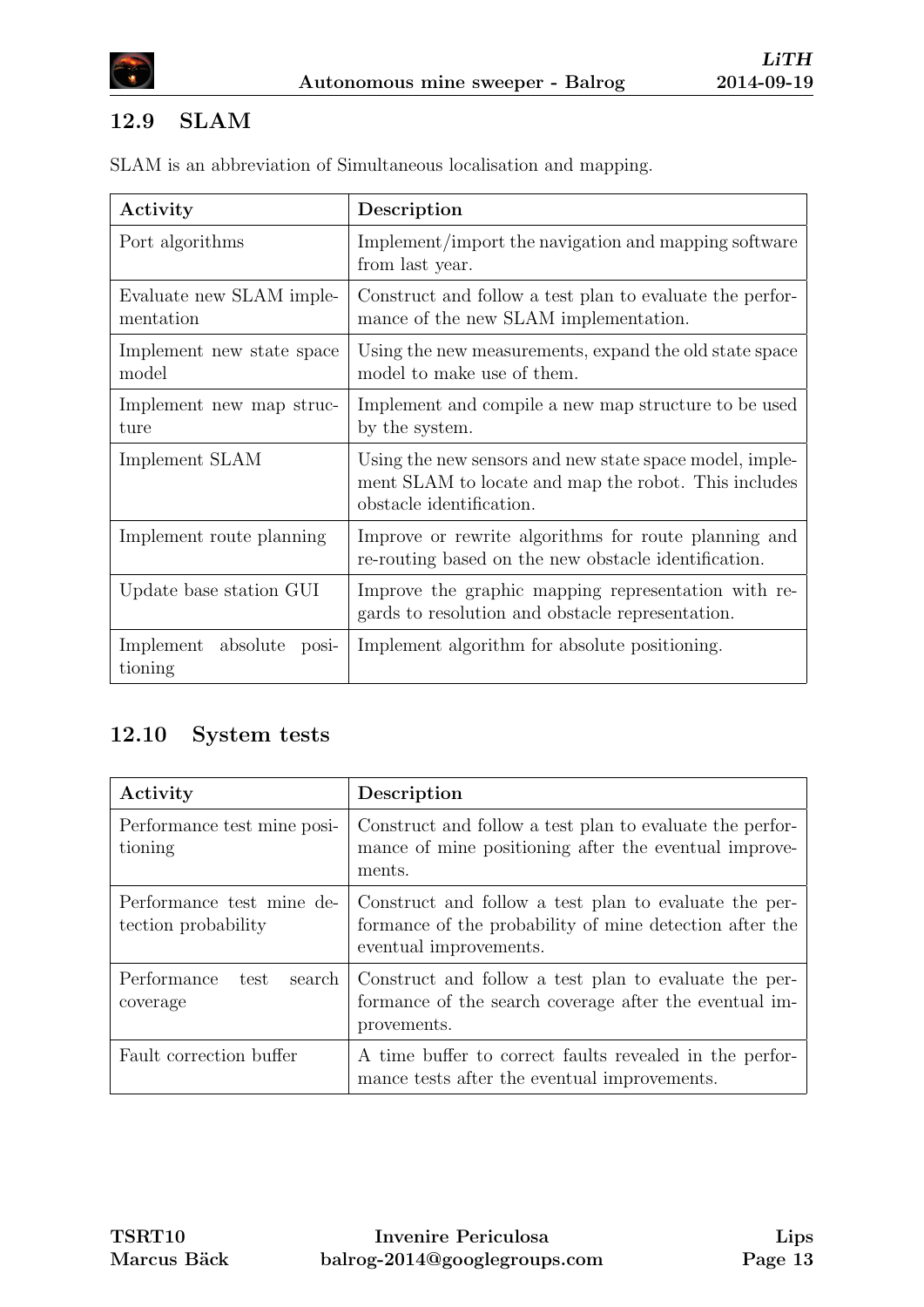#### <span id="page-19-0"></span>12.11 Other

| Activity          | Description                                                           |
|-------------------|-----------------------------------------------------------------------|
| Give presentation | Present the product at the project conference and to the<br>customer. |
| Buffer            | Time buffer for activities.                                           |

# <span id="page-19-1"></span>13 Time table

For time table, see separate document: Time plan.

# <span id="page-19-2"></span>14 Plan for changes

Any changes to be made in the requirement specification is to be discussed and approved by the client.

Any internal changes will be discussed and dealt with by the group in additional meetings.

The project plan and time plan will be changed when needed, in agreement with the client.

# <span id="page-19-3"></span>15 Quality plan

This section provides information of how documents and code is examined. The purpose is to ensure readability in code and documents so that the time line easier can be followed.

### <span id="page-19-4"></span>15.1 Review

The documents are written by one or multiple group members. When a document is done the responsible of documentation examines the document and approves it. The responsible of documentation decides whether a document is ready to be delivered.

### <span id="page-19-5"></span>15.2 Test plan

The chief of tests is responsible for designing a layout of a test plan. The test plan will describe what tests to be done and when they should be approved.

Each subsystem will be tested as per the test plan before integration with other subsystems.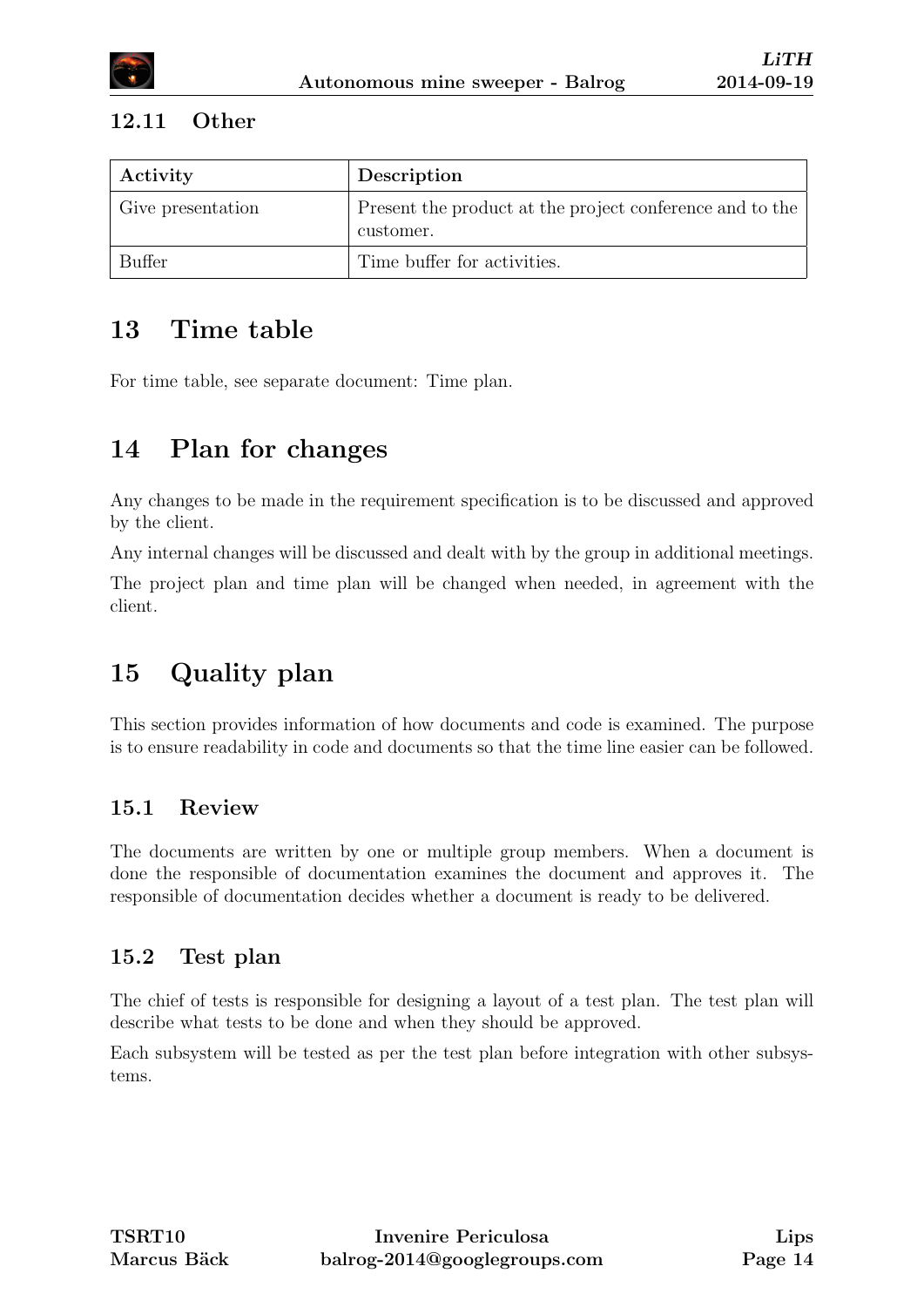

# <span id="page-20-0"></span>16 Risk analysis

A risk analysis has been made in the table below. The table layout is as listed by order of columns:

- 1. The problem is stated
- 2. The impact on the project on a scale 0-5 is stated
- 3. The probability that the problem occurs is stated on a scale 0-5
- 4. The risk is stated as probability times the impact
- 5. A prevention to the problem is suggested
- 6. A solution to the problem is suggested

| Problem                                                             | Imp                                         | Prob           | Risk           | Rank           | Prevention                                                                  | Solution                                  |  |
|---------------------------------------------------------------------|---------------------------------------------|----------------|----------------|----------------|-----------------------------------------------------------------------------|-------------------------------------------|--|
| Malfunctioning<br>laser<br>sensor                                   | $\overline{5}$                              | $\overline{2}$ | 10             | 8              | Order a spare<br>one                                                        | Order a new<br>one                        |  |
| Someone gets ill long<br>term                                       | $\overline{2}$                              | $\overline{2}$ | $\overline{4}$ | 11             | Don't<br>stress<br>the<br>other<br>member<br>too<br>much                    | Redistribute<br>the work                  |  |
| The tracked vehicle<br>breaks                                       | $\overline{5}$                              | 3              | 15             | $\overline{5}$ | Be careful                                                                  | Order<br>new<br>parts                     |  |
| The code gets lost                                                  | $\overline{5}$                              | $\mathbf{1}$   | $\overline{5}$ | 10             | Save back-ups                                                               | Rewrite code                              |  |
| $\mathbf{b}$ y<br>Hurt<br>the<br>laser<br>beam                      | $\overline{2}$                              | 0.5            | $\mathbf{1}$   | 12             | Don't<br>look<br>into the laser                                             | Redistribute<br>the work                  |  |
| Conflicts in the group                                              | 3                                           | $\overline{4}$ | 12             | $\overline{7}$ | Strive for<br>$\mathbf{a}$<br>great working<br>environment                  | Talk<br>to<br>the<br>project man-<br>ager |  |
| Much work in other<br>courses                                       | $\overline{2}$                              | 3              | 6              | 9              | Plan ahead                                                                  | Redistribute<br>the work                  |  |
| New hardware takes<br>long time to get                              | $\overline{4}$                              | $\overline{4}$ | 16             | $\mathbf{1}$   |                                                                             | Order as soon<br>as possible              |  |
| New hardware takes<br>long time to integrate                        | $\overline{4}$                              | $\overline{4}$ | 16             | $\overline{2}$ | Ask<br>special-<br>ists and other<br>members<br>of<br>the group for<br>help | See<br>preven-<br>tion                    |  |
| Porting old software<br>to new main control<br>unit takes long time | $\overline{4}$                              | $\overline{4}$ | 16             | 3              | Ask<br>special-<br>ists and other<br>members<br>of<br>the group for<br>help | See<br>preven-<br>tion                    |  |
| <b>TSRT10</b>                                                       | <b>Invenire Periculosa</b><br>$_{\rm Lips}$ |                |                |                |                                                                             |                                           |  |

Marcus Bäck

balrog-2014@googlegroups.com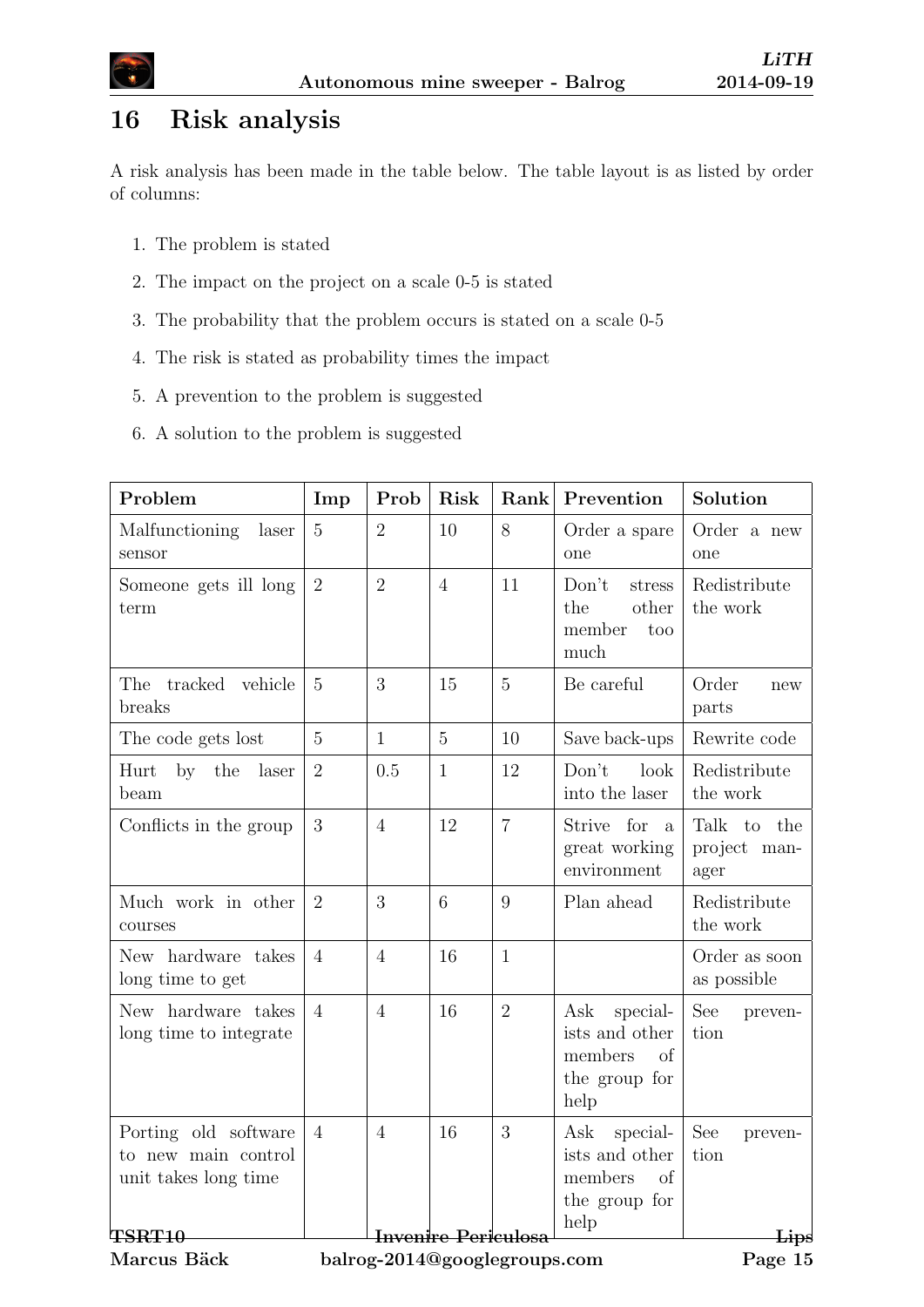

| Bad outdoor perfor- $ 4$<br>mance by the laser<br>sensor |                | 16 | $\overline{4}$ | Detect prob- Renegotiate<br>$\text{lem}$ as early requirements<br>as possible by $\vert$ with<br>early tests | the<br>client          |
|----------------------------------------------------------|----------------|----|----------------|--------------------------------------------------------------------------------------------------------------|------------------------|
| Bad code by previous $\vert 3 \rangle$<br>groups         | $\mathfrak{h}$ | 15 | 6              |                                                                                                              | Rewrite<br>the<br>code |

### <span id="page-21-0"></span>16.1 Mine detection

There might be a problem detecting mines. The IMU detecting sensor might not be able to differentiate them from the motor or the magnetic field from the magnets might be too low. As suggested previous year, testing different mountings and maybe adding another IMU-sensor is an option. If this problem occurs we have to renegotiate the requirements and maybe order another IMU-sensor.

#### <span id="page-21-1"></span>16.2 Laser sensor

The laser sensor is new and not tested by other groups, so we don't know whether the specifications from the specification document are 100  $\%$  correct. If that is not the case, we have to evaluate to what degree we can use the laser sensor and maybe renegotiate the laser sensor requirements.

Additionally, the laser sensor might have bad outdoor performance, as it's not specified in the specification document. If the outdoor performance is bad enough to interfere with the requirements, renegotiation is necessary.

### <span id="page-21-2"></span>16.3 Bad code

If the code that the last group has written is bad and not functioning as per the technical document or requirement specification, time has to distributed to fix the problems. If rewriting the code affects the time plan, the requirements have to be renegotiated.

### <span id="page-21-3"></span>16.4 Group conflicts

Any problem regarding group dynamics has to be dealt with. Firstly by talking to the group manager and try to solve the problem, but if the problem persists, talk to the client or course leader.

If a person gets ill or is swamped by work from other courses or has other involvements not regarding the project the work has to be distributed within the group. If the impact is too high renegotiations of the requirements might be necessary.